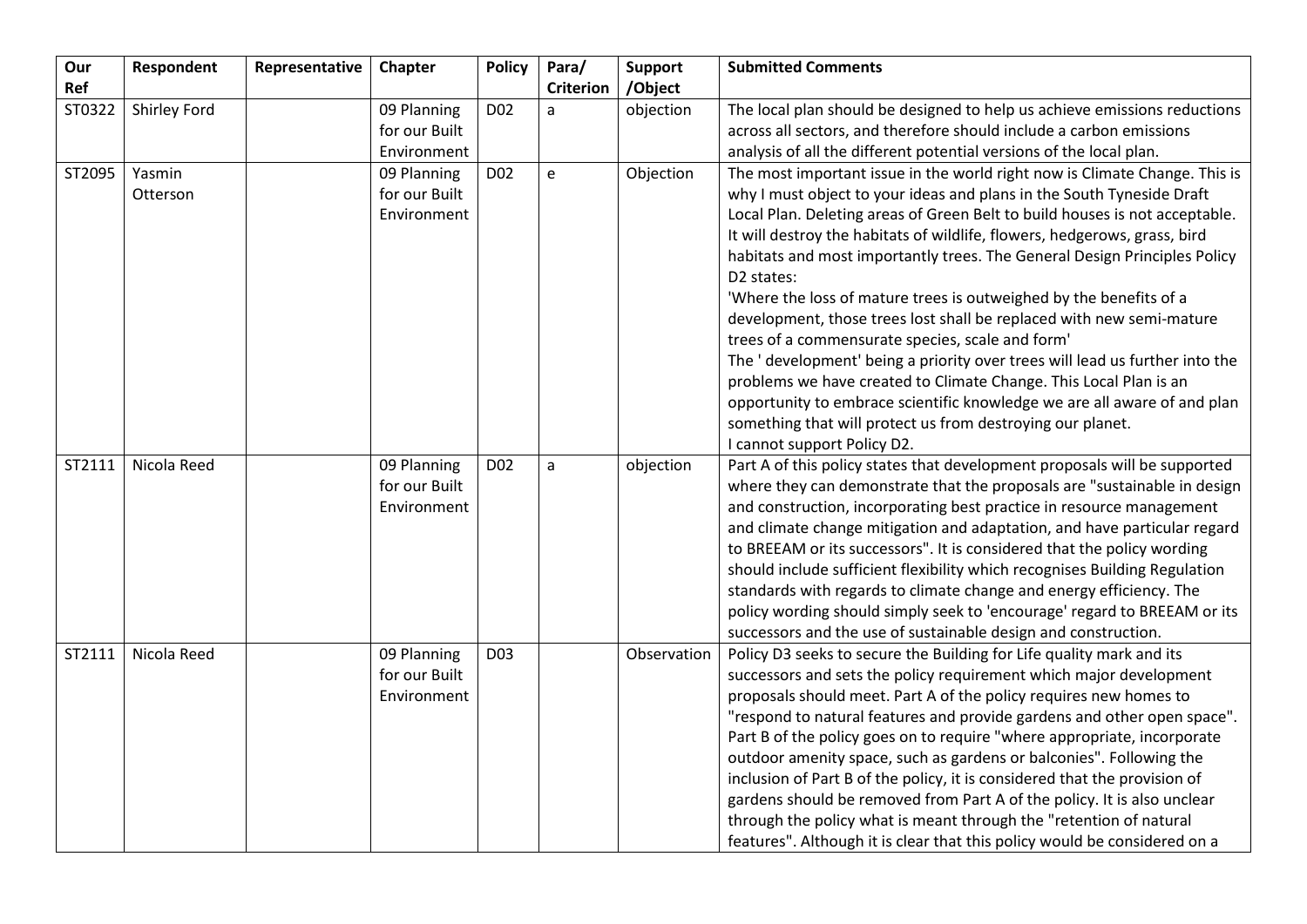|        |             |                                             |                 |               |             | case by case basis based on the context of an application site, it should be<br>made clearer within the policy what natural features are sought to be<br>retained by this policy.<br>It is noted that part c of this policy seeks to minimise overlooking<br>between surrounding dwellings. Do the Council intend to introduce<br>standard in relation to separation distances which would assist with<br>applying this principle in practice or will this be left to an officer<br>judgement on a case by case basis during determination.<br>Part D of this policy requires developments to "consider design for<br>adaptation so that properties can accommodate occupants' changing<br>needs and lifestyles". It is unclear in relation to residential developments<br>whether this is a policy requirement in addition to Policy H11 of the Plan.<br>This should not be an additional policy burden on residential developers<br>and where this aspect of the policy is applied should be clearer within the<br>policy or the supporting text. For developments not with Use Class C3, it<br>is unclear what standard is required for this policy and how it should be<br>applied to proposals.<br>The Householder SPD identified within Part E of the policy was last<br>updated in 2014. Are there any intentions to update this SPD during the<br>progress of preparation of the Local plan? |
|--------|-------------|---------------------------------------------|-----------------|---------------|-------------|------------------------------------------------------------------------------------------------------------------------------------------------------------------------------------------------------------------------------------------------------------------------------------------------------------------------------------------------------------------------------------------------------------------------------------------------------------------------------------------------------------------------------------------------------------------------------------------------------------------------------------------------------------------------------------------------------------------------------------------------------------------------------------------------------------------------------------------------------------------------------------------------------------------------------------------------------------------------------------------------------------------------------------------------------------------------------------------------------------------------------------------------------------------------------------------------------------------------------------------------------------------------------------------------------------------------------------------------------------------------------------------------------|
| ST2111 | Nicola Reed | 09 Planning<br>for our Built<br>Environment | D <sub>02</sub> | Para<br>09.07 | Observation | Paragraph 9.7 of the plan states that "there will be occasions when a site<br>is considered to be so important in terms of its location within a town or<br>village, that it will warrant special attention in terms of design". The<br>paragraph goes on to state that in those occasions applicants will be<br>encourages to agree a site specific design brief. We consider that to<br>further assist with speed and efficiency of applications, such locations<br>that are considered important in terms of design should be influenced<br>within the policies map and supported by an evidence base to support<br>the need of these locations to be prioritised in terms of design and this<br>should be subject to public consultation.                                                                                                                                                                                                                                                                                                                                                                                                                                                                                                                                                                                                                                                        |
| ST2111 | Nicola Reed | 09 Planning<br>for our Built<br>Environment | D <sub>02</sub> | Para<br>09.10 | objection   | Paragraph 9.10 seeks to maximise the use of innovative construction<br>technologies, pre-fabrication elements and sustainable materials<br>alongside the use of recycled materials. It is considered that this aspect<br>should be "encouraged" within developments and applied "where<br>appropriate". It is acknowledge that the local authority seek to see<br>sustainable design principles being applied to developments however this<br>should be appropriate to the development and should take into account                                                                                                                                                                                                                                                                                                                                                                                                                                                                                                                                                                                                                                                                                                                                                                                                                                                                                  |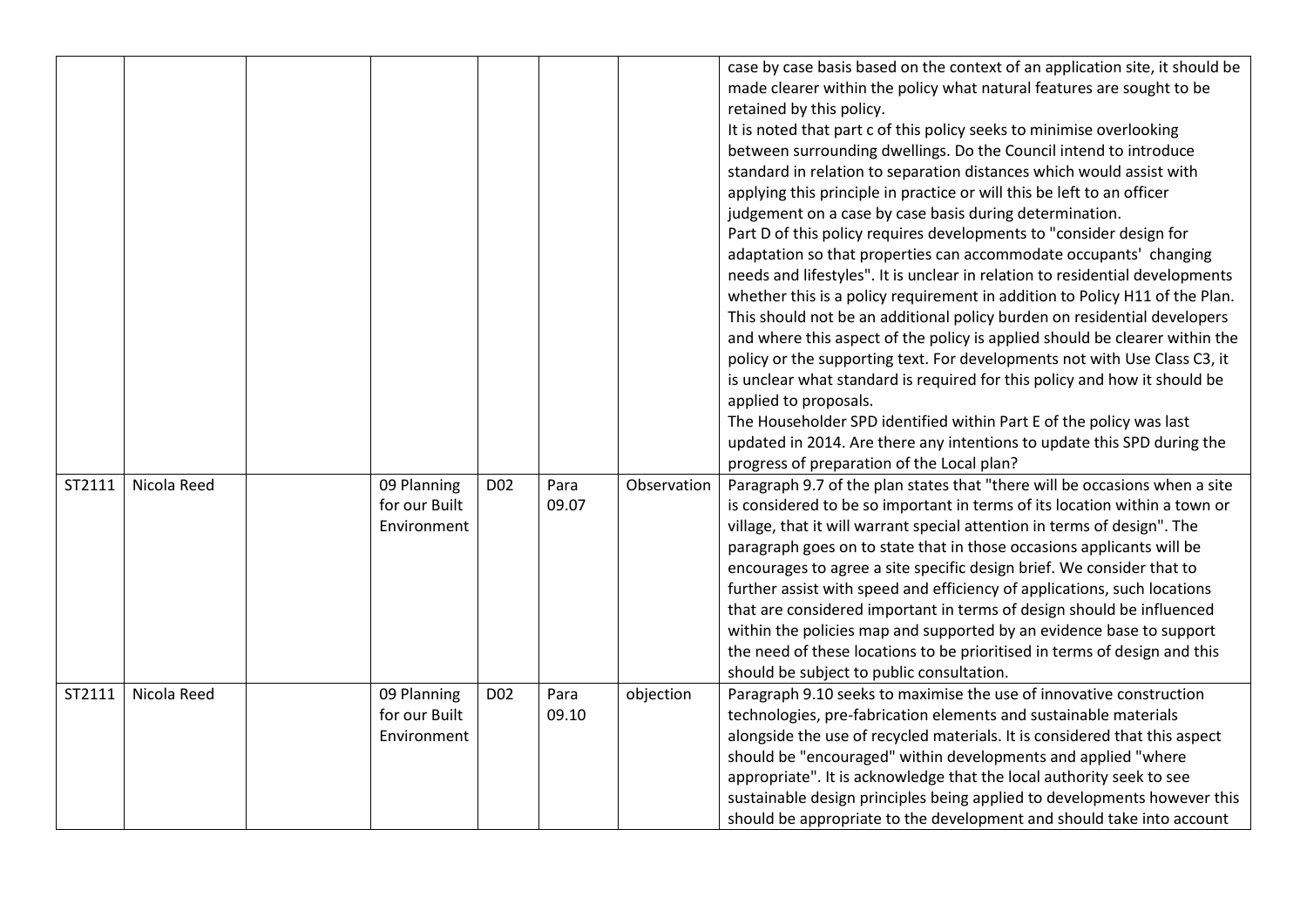|        |             |                                             |                 |                         |             | development viability as well as any other future implication such as long                                                                                                                                                                                                                                                                                                                                                                                                                                                                                                                                                                                                                                                                                                                                                                                                                                                                                                                                                                                                                                                                                                        |
|--------|-------------|---------------------------------------------|-----------------|-------------------------|-------------|-----------------------------------------------------------------------------------------------------------------------------------------------------------------------------------------------------------------------------------------------------------------------------------------------------------------------------------------------------------------------------------------------------------------------------------------------------------------------------------------------------------------------------------------------------------------------------------------------------------------------------------------------------------------------------------------------------------------------------------------------------------------------------------------------------------------------------------------------------------------------------------------------------------------------------------------------------------------------------------------------------------------------------------------------------------------------------------------------------------------------------------------------------------------------------------|
|        |             |                                             |                 |                         |             | term maintenance.                                                                                                                                                                                                                                                                                                                                                                                                                                                                                                                                                                                                                                                                                                                                                                                                                                                                                                                                                                                                                                                                                                                                                                 |
| ST2111 | Nicola Reed | 09 Planning<br>for our Built<br>Environment | D <sub>02</sub> | Para<br>09.09-<br>09.30 | Observation | A general comment about this section is that these paragraphs should be<br>better linked to the policies in which they apply. It appears as though they<br>are a bolt on thought at the end to what the general aims of the plan<br>policies are but should be linked to the policies.                                                                                                                                                                                                                                                                                                                                                                                                                                                                                                                                                                                                                                                                                                                                                                                                                                                                                            |
| ST2111 | Nicola Reed | 09 Planning<br>for our Built<br>Environment | D <sub>02</sub> | Para<br>09.25           | Observation | It is considered that this paragraph would be better placed in the housing<br>chapter, particularly given its link with Policy H11. It is not considered that<br>this paragraph is best placed amongst policies regarding the built<br>environment. The paragraph links with policy H11 of the plan, to which<br>our comments and views have already been provided.                                                                                                                                                                                                                                                                                                                                                                                                                                                                                                                                                                                                                                                                                                                                                                                                               |
| ST2111 | Nicola Reed | 09 Planning<br>for our Built<br>Environment | D <sub>02</sub> | Para<br>09.32           | objection   | Paragraph 9.32 of the plan refers to the retention of trees as part of a<br>development layout. It is considered that this paragraph should also<br>acknowledge and make reference to the fact that retention of existing<br>tree should be considered against their value.<br>This paragraph also makes reference to the felling of existing trees prior<br>to permission being sought for a development may require replacement<br>planting prior to permission being granted. It should be acknowledged<br>that should trees not be afforded a protection status, a landowner has<br>the right to alter the existing trees and vegetation on their property. We<br>welcome the flexibility in the application of this approach.                                                                                                                                                                                                                                                                                                                                                                                                                                                |
| ST2111 | Nicola Reed | 09 Planning<br>for our Built<br>Environment | D <sub>02</sub> | Para<br>09.35           | objection   | It is considered that paragraph 9.35 would be better placed within the<br>housing chapter given that the aspects set out in this policy relates<br>primarily to the internal design of new homes and does not affect the<br>external appearance or built environment.<br>It is unclear how the requirements set out under paragraph 9.35 will be<br>judged during the determination of a planning application based on the<br>validation requirements of an application.<br>We would make the following comments in relation to the bullet points<br>listed in this paragraph:<br>- Has good ceiling heights and room sizes and incorporates adequate<br>storage space - it is unclear how this aspect will be assessed during<br>determination and it is assumed that developers should address this<br>aspect within their design statements for developments to demonstrate<br>that there is appropriate internal space to ensure new dwellings are<br>suitable for residents and their everyday requirements. It should be noted<br>that large scale house builders such as Persimmon develop new homes<br>which respond to market demand and would not be able to sell homes |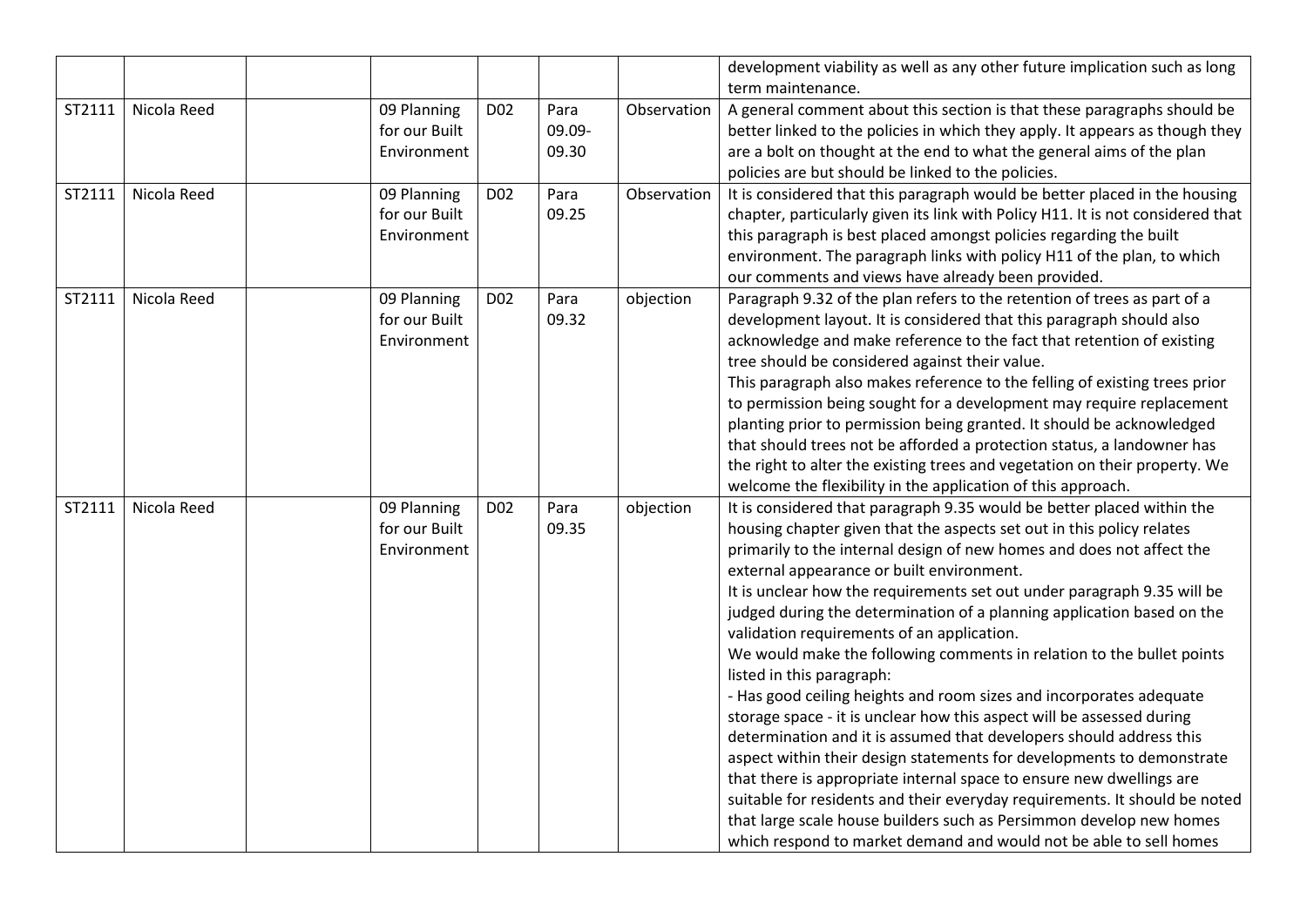|        |               |                                             |                 |   |           | which did not appeal to the target audience.<br>- Is dual aspect except in exceptional circumstances - we do not consider<br>it possible to provide dual aspect across all dwellings proposed within a<br>development given the structure and context of sites as well as compiling<br>with other policies contained within the Plan. It is also unclear what is<br>meant in this instance in relation to dual aspect.<br>- Good insulation from noise and vibration - those schemes in close<br>proximity to noise sourced will be accompanied by a noise assessment<br>which will outline appropriate mitigation, where necessary, and may<br>include for appropriate glazing and ventilation.                                                                                                                                                                                                                                                                                                              |
|--------|---------------|---------------------------------------------|-----------------|---|-----------|---------------------------------------------------------------------------------------------------------------------------------------------------------------------------------------------------------------------------------------------------------------------------------------------------------------------------------------------------------------------------------------------------------------------------------------------------------------------------------------------------------------------------------------------------------------------------------------------------------------------------------------------------------------------------------------------------------------------------------------------------------------------------------------------------------------------------------------------------------------------------------------------------------------------------------------------------------------------------------------------------------------|
| ST2112 | Neil Westwick | 09 Planning<br>for our Built<br>Environment | D <sub>02</sub> | a | objection | Our client is concerned about the reference to BREAAM or its successor<br>under draft Policy D2(a). There is no national requirement that new<br>developments have to be BREAAM rated. Furthermore, our client does<br>not consider it is reasonable that the Local Plan could then be relying on a<br>future successor to BREAAM that no one has seen and any cost<br>implications could not have been taken into account in the Local Plan<br>viability assessment work.<br>To ensure a sound Plan that has been positively prepared and is based on<br>appropriate evidence, in accordance with the NPPF (para. 35), our client<br>seeks the following change to Policy D2(a):<br>"We will support proposals where the applicant can demonstrate that<br>proposals:<br>a) Are sustainable in design and construction, incorporating best practice<br>in resource management and climate change mitigation and adaptation,<br>where appropriate. and have particular regard to BREEAM or its<br>successor." |
| ST2112 | Neil Westwick | 09 Planning<br>for our Built<br>Environment | D <sub>02</sub> | d | objection | As advised in response to Policy S2, our client considers that a<br>requirement to retain all of the existing trees on a site could result in an<br>onerous and inflexible approach. This is because there could be occasions<br>where it is preferable to replace existing trees rather than protect them,<br>for example if they are of low value or are dead, dying or diseased.<br>Our client respectfully requests the following change to Policy D2(d):<br>"Where trees are present on a proposed development site, the<br>landscaping scheme should make provision for the retention of existing<br>trees, where possible and appropriate, recognising their existing habitat,<br>that are important by virtue of their significance within the local<br>landscape."                                                                                                                                                                                                                                   |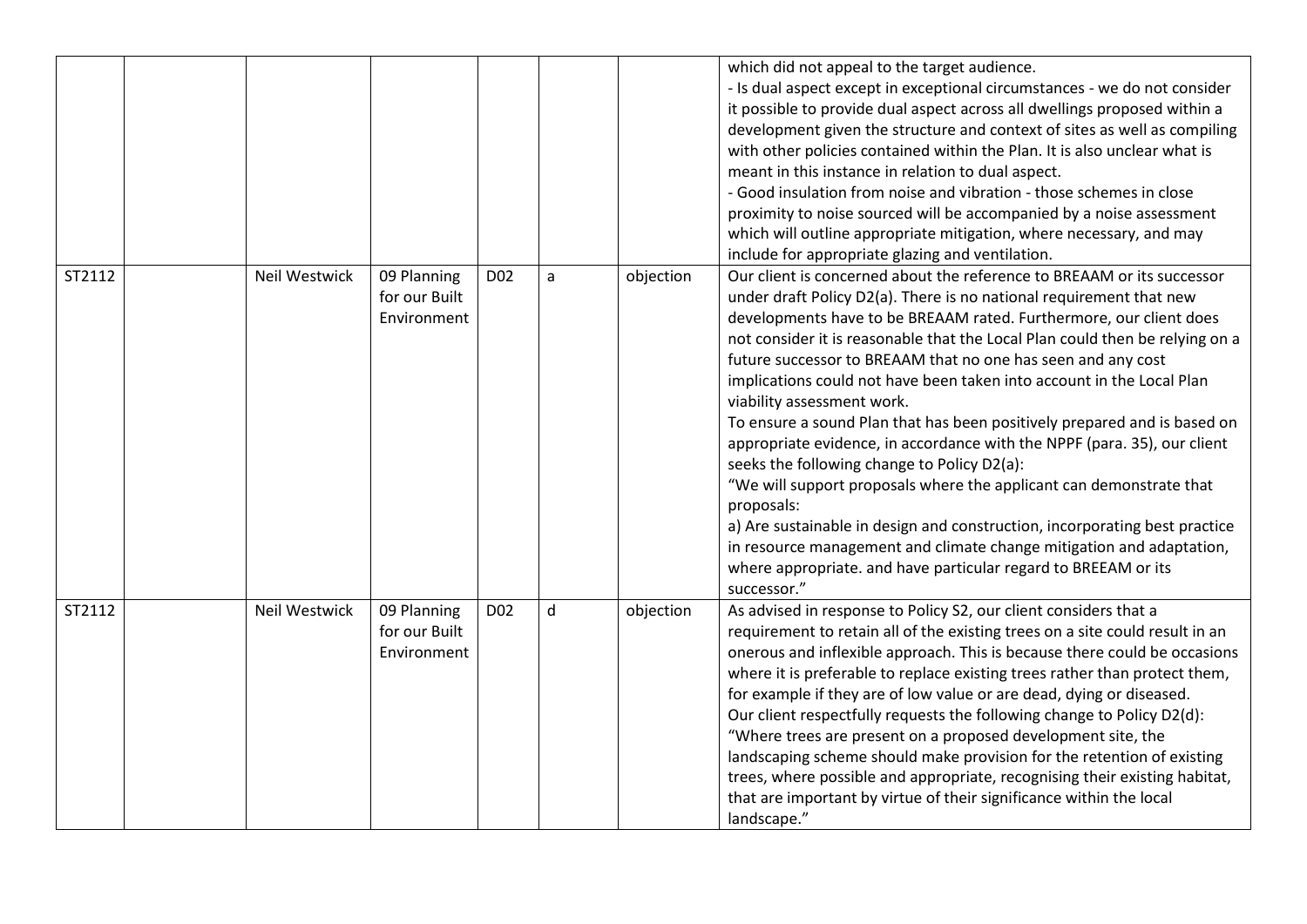| ST2112 | <b>Neil Westwick</b> | 09 Planning<br>for our Built<br>Environment | D <sub>02</sub> | h | objection | In addition, whilst recognising the purpose of Policy D (h) in seeking to<br>ensure development is inclusive and accessible for all, and the value of<br>the Lifetime Neighbourhoods principles, our client wishes to emphasise<br>that NPPF Paragraph (f) and footnote 46 state that in creating places that<br>are safe, inclusive and accessible, "planning policies should make use of<br>the Government's optional technical standards for accessible and<br>adaptable housing, where this would address an identified need for such<br>properties". (Lichfields emphasis)<br>To ensure a sound Plan that is consistent with the NPPF (para. 35), it is<br>requested that Policy D2 (h) is amended as follows:<br>"Are inclusive and accessible for all in accordance with the principles of<br>Lifetime Neighbourhoods, having particular regard to the needs of an<br>ageing population, where there is an identified need."                                                                                                                                                                                                                                                                                                                                                                                                                                                                                                                                                                                                                                                                                                                                                                                               |
|--------|----------------------|---------------------------------------------|-----------------|---|-----------|-----------------------------------------------------------------------------------------------------------------------------------------------------------------------------------------------------------------------------------------------------------------------------------------------------------------------------------------------------------------------------------------------------------------------------------------------------------------------------------------------------------------------------------------------------------------------------------------------------------------------------------------------------------------------------------------------------------------------------------------------------------------------------------------------------------------------------------------------------------------------------------------------------------------------------------------------------------------------------------------------------------------------------------------------------------------------------------------------------------------------------------------------------------------------------------------------------------------------------------------------------------------------------------------------------------------------------------------------------------------------------------------------------------------------------------------------------------------------------------------------------------------------------------------------------------------------------------------------------------------------------------------------------------------------------------------------------------------------------------|
| ST2112 | Neil Westwick        | 09 Planning<br>for our Built<br>Environment | D <sub>03</sub> |   | objection | Our client is concerned about the expectation of draft Policy D3 that<br>major applications should demonstrate their proposals achieve the place-<br>making essentials required to provide everything that should be expected<br>of a new community and also encourage developers to seek the 'Built for<br>Life' quality mark or its successor.<br>Whilst our client recognises the importance of providing all the place-<br>making essentials, concern is raised about whether they would be<br>feasible and viable in all instances, especially should future changes be<br>made to the document.<br>Guidance keeps changing and the Design Council's website recognises<br>that the 'Building for Life 12' could have a lifespan of 7 to 10 years. It's<br>third edition was published in January 2015 and hence it is already nearly<br>5 years old. The South Tyneside Local Development Scheme (May 2019)<br>anticipates that the Local Plan will be adopted in June / July 2021. As<br>such, by the time the Plan is adopted 'Building for Life 12' could be<br>approaching the end of its lifespan. Our client does not consider it is<br>reasonable that the Local Plan could then be relying on a future iteration<br>of this document which no one has seen and its cost implications would<br>not have been taken into account in the Local Plan viability assessment<br>work.<br>To ensure a sound Plan that has been positively prepared and is based on<br>appropriate evidence, in accordance with the NPPF (para. 35), our client<br>requests that Policy D3 is either deleted, given that design requirements<br>are covered by Policy D2, or that the following changes are made to Policy<br>D <sub>3</sub> |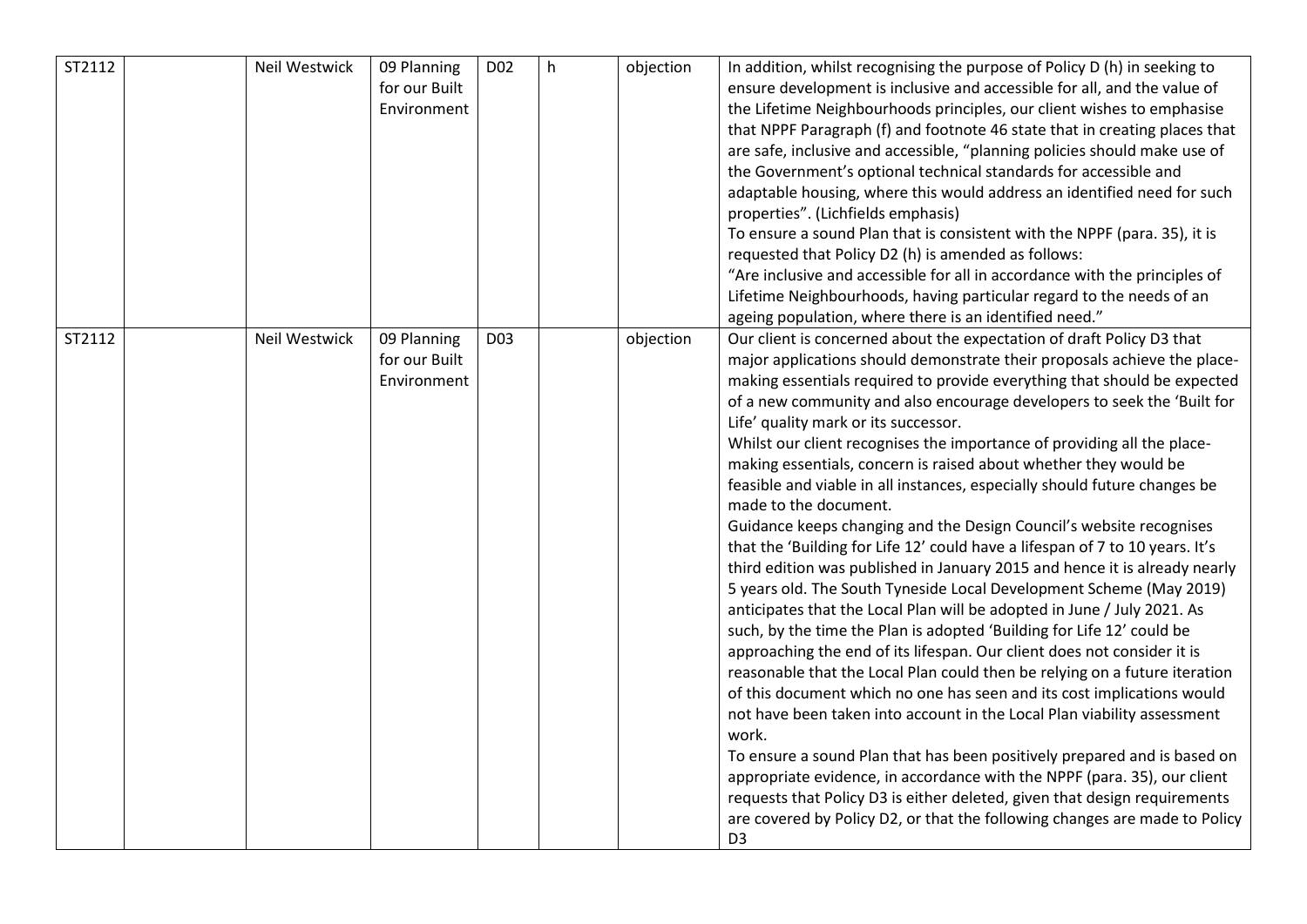|        |                         |                      |                                             |                 |      |           | "With regard to new housing developments, and in line with the<br>principles of the Design Council's Building for Life 12 or its successor, we<br>believe that new housing should be attractive, functional and sustainable.<br>Therefore, in In addition to the broader design requirements of Policy D2,<br>we will therefore expect seek for major applications to demonstrate that<br>their proposals achieve the place-making essentials required to provide<br>everything that should be expected of a new community and also<br>encourage developers to seek the Built for Life quality mark or its<br>successor.<br>Proposals for new homes should, where appropriate"                                                                                                                                                                                                  |
|--------|-------------------------|----------------------|---------------------------------------------|-----------------|------|-----------|---------------------------------------------------------------------------------------------------------------------------------------------------------------------------------------------------------------------------------------------------------------------------------------------------------------------------------------------------------------------------------------------------------------------------------------------------------------------------------------------------------------------------------------------------------------------------------------------------------------------------------------------------------------------------------------------------------------------------------------------------------------------------------------------------------------------------------------------------------------------------------|
| ST2112 |                         | Neil Westwick        | 09 Planning<br>for our Built<br>Environment | D <sub>02</sub> | 9.23 | objection | Our client suggests that paragraphs 9.23 and 9.37 are deleted given their<br>reference to Lifetime Homes.                                                                                                                                                                                                                                                                                                                                                                                                                                                                                                                                                                                                                                                                                                                                                                       |
| ST2112 |                         | <b>Neil Westwick</b> | 09 Planning<br>for our Built<br>Environment | D <sub>02</sub> | 9.37 | objection | Our client suggests that paragraphs 9.23 and 9.37 are deleted given their<br>reference to Lifetime Homes.                                                                                                                                                                                                                                                                                                                                                                                                                                                                                                                                                                                                                                                                                                                                                                       |
| ST2112 |                         | Neil Westwick        | 09 Planning<br>for our Built<br>Environment | D <sub>02</sub> | 9.3  | objection | Paragraph 9.30 requires that proposals should be accompanied by plans<br>detailing all existing and proposed hard and soft landscaping. However, it<br>would not be possible to submit a detailed landscaping with an outline<br>planning application in advance of any site layout being fixed, hence why<br>landscaping is a reserved matters. Our client therefore suggests the<br>following change to this paragraph:<br>"We consider landscape as an integral part of all development and<br>proposals should be accompanied by plans detailing all existing and<br>proposed hard and soft landscaping affected by or to be incorporated<br>into the scheme a landscape strategy providing the hard and soft<br>landscaping principles. The detailed landscaping scheme will then be<br>agreed with the council through a condition or a reserved matters<br>application." |
| ST2117 | Church<br>Commissioners | <b>Richard Swann</b> | 09 Planning<br>for our Built<br>Environment | D <sub>02</sub> |      | Comment   | 3.74 As noted above, there is no viability document provided as part of<br>the evidence base supporting the PPSTLP, therefore it is not possible for<br>us to consider the implications of this policy fully. We note criteria 'a' -<br>BREAAM, 'd' - Trees/landscape, and 'h' - Lifetime homes would all likely<br>have an impact on viability and these should be factored in as part of the<br>viability testing. Therefore we reserve the right to comment further until<br>we have seen and reviewed the viability testing and the report.                                                                                                                                                                                                                                                                                                                                 |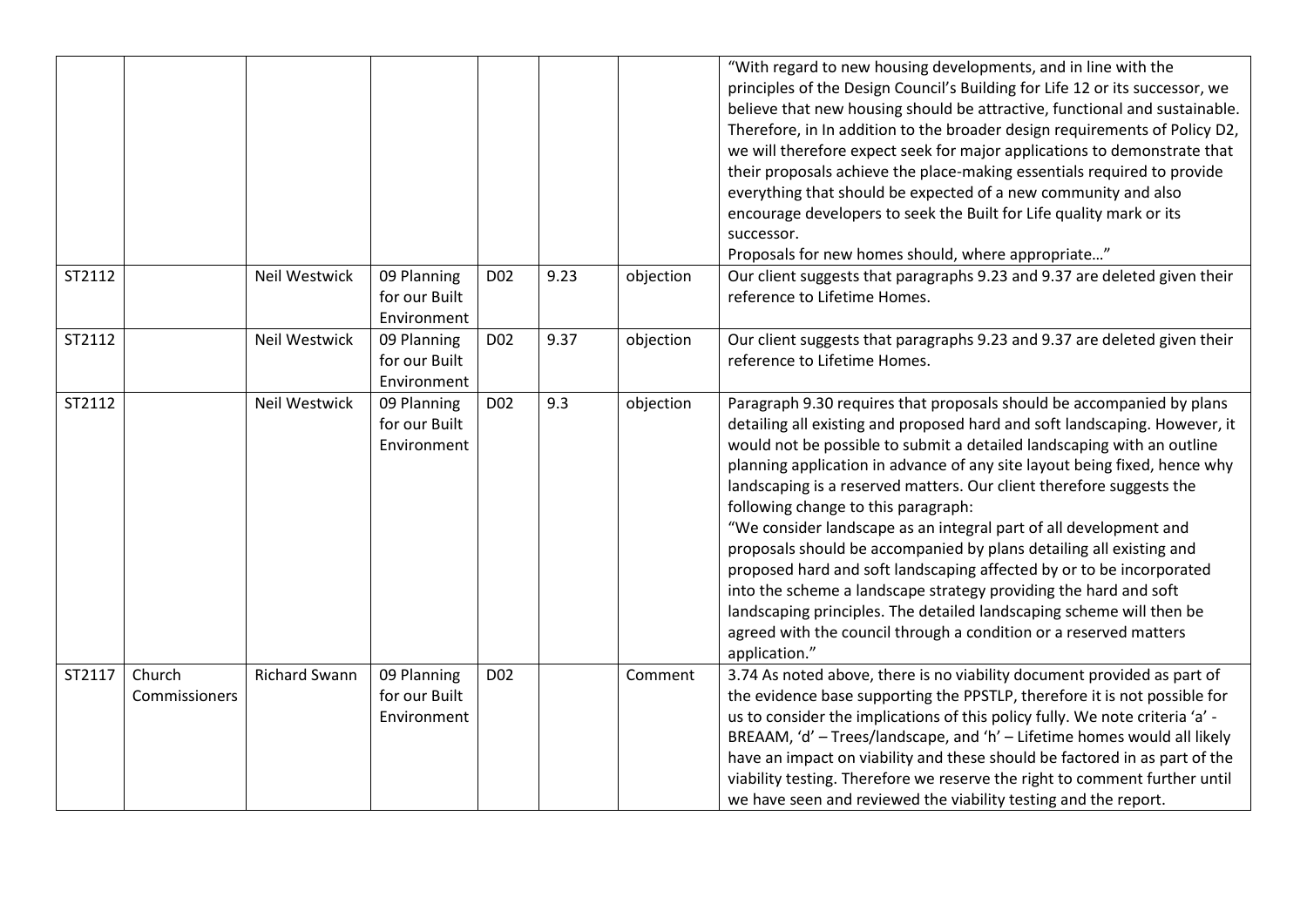| ST2117 | Church<br>Commissioners | <b>Richard Swann</b>          | 09 Planning<br>for our Built<br>Environment | D <sub>03</sub> |   | Objection | 3.75 Although our Client is supportive of the aims of Building For Life<br>(BfL), they do not consider that this should form a basis for decision<br>making and that reference to BfL should be removed from the policy.<br>3.76 The BFL standard is produced by the Design Council. It is not<br>government policy and is intended to be a guide only for developers.<br>Furthermore, the Design Council website states that BFL has a lifespan of<br>7 to 10 years. The latest guidance was published in January 2015 and is<br>nearly 5 years old. By the time the plan is scheduled to be adopted by<br>Summer 2021, which will mean that the guidance is 6.5 years old and will<br>be close to the end of its lifespan. If the plan does not progress as<br>scheduled, this will further impact the lifespan of the policy. The policy<br>does not take into account the impact of viability either of any changes<br>that may occur due to the implementation of BFL on developments.<br>Although it is noted that the policy makes mention of successor<br>documents, as this is an unknown at this stage, any potential viability<br>impacts cannot be measured currently but have the potential to be<br>significant and could undermine housing delivery in the borough. |
|--------|-------------------------|-------------------------------|---------------------------------------------|-----------------|---|-----------|------------------------------------------------------------------------------------------------------------------------------------------------------------------------------------------------------------------------------------------------------------------------------------------------------------------------------------------------------------------------------------------------------------------------------------------------------------------------------------------------------------------------------------------------------------------------------------------------------------------------------------------------------------------------------------------------------------------------------------------------------------------------------------------------------------------------------------------------------------------------------------------------------------------------------------------------------------------------------------------------------------------------------------------------------------------------------------------------------------------------------------------------------------------------------------------------------------------------------------------------------------------------------------|
| ST2176 | Neil Westwick           | <b>Hellens Land</b>           |                                             | D <sub>02</sub> |   |           | 3.77 Although our Client supports the underlying principles of BFL and<br>strives for good design in all their development, they consider that the<br>policy either needs to be deleted or significantly amended to remove<br>mention of BfL.<br>Our client is concerned about the reference to BREAAM or its successor                                                                                                                                                                                                                                                                                                                                                                                                                                                                                                                                                                                                                                                                                                                                                                                                                                                                                                                                                            |
|        |                         | and Maplehill<br>Property Itd | 09 Planning<br>for our Built<br>Environment |                 | a | objection | under draft Policy D2(a). There is no national requirement that new<br>developments have to be BREAAM rated. Furthermore, our client does<br>not consider it is reasonable that the Local Plan could then be relying on a<br>future successor to BREAAM that no one has seen and any cost<br>implications could not have been taken into account in the Local Plan<br>viability assessment work.<br>To ensure a sound Plan that has been positively prepared and is based on<br>appropriate evidence, in accordance with the NPPF (para. 35), our client<br>seeks the following change to Policy D2(a):<br>"We will support proposals where the applicant can demonstrate that<br>proposals:<br>a) Are sustainable in design and construction, incorporating best practice<br>in resource management and climate change mitigation and adaptation,<br>where appropriate. and have particular regard to BREEAM or its<br>successor."                                                                                                                                                                                                                                                                                                                                                |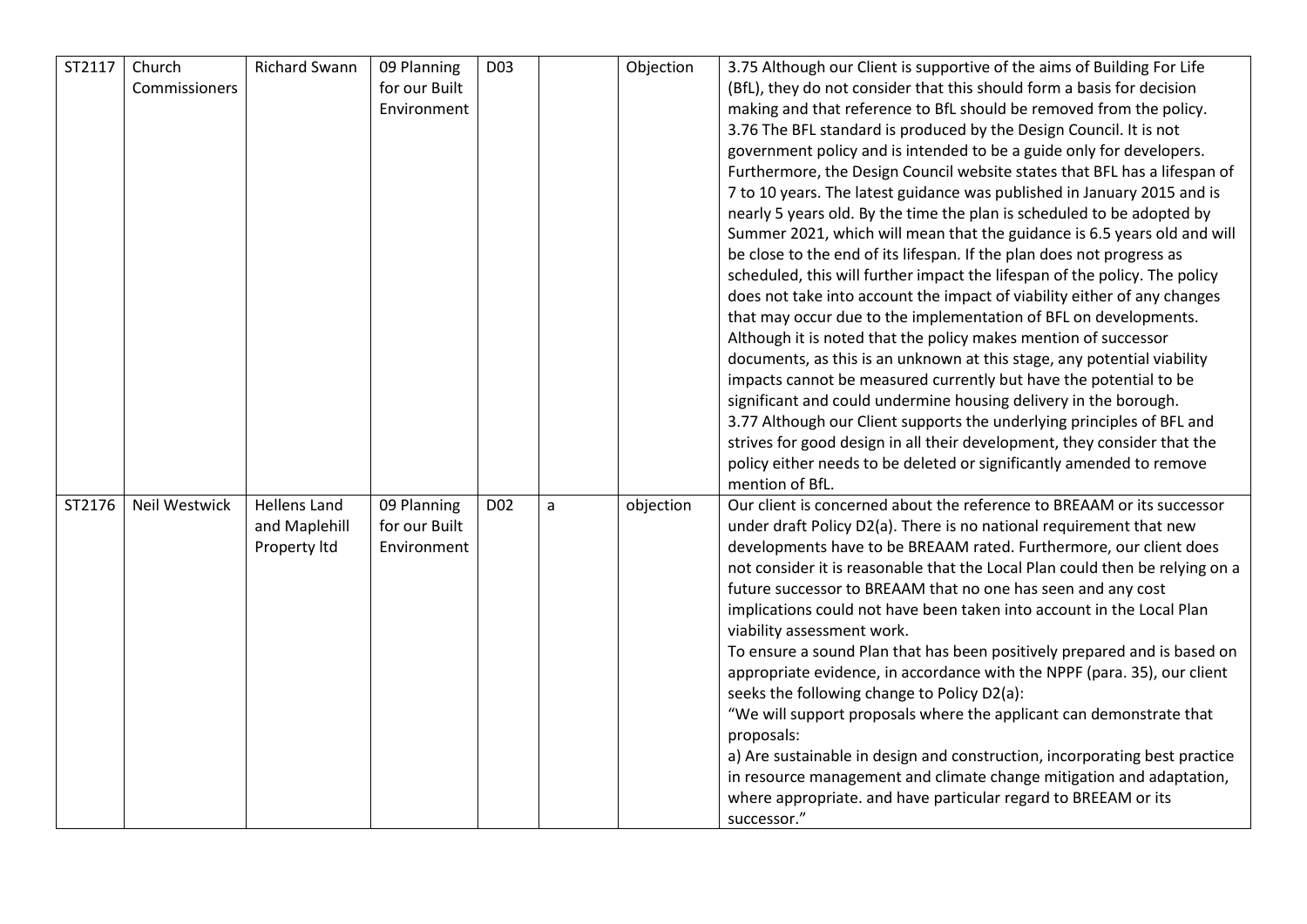| ST2176 | Neil Westwick | <b>Hellens Land</b><br>and Maplehill<br>Property Itd | 09 Planning<br>for our Built<br>Environment | D <sub>02</sub> | $\sf d$ | objection | As advised in response to Policy S2, our client considers that a<br>requirement to retain all of the existing trees on a site could result in an<br>onerous and inflexible approach. This is because there could be occasions<br>where it is preferable to replace existing trees rather than protect them,<br>for example if they are of low value or are dead, dying or diseased.<br>Our client respectfully requests the following change to Policy D2(d):<br>"Where trees are present on a proposed development site, the<br>landscaping scheme should make provision for the retention of existing<br>trees, where possible and appropriate, recognising their existing habitat,<br>that are important by virtue of their significance within the local<br>landscape."                                                                                                                                                                                                                  |
|--------|---------------|------------------------------------------------------|---------------------------------------------|-----------------|---------|-----------|----------------------------------------------------------------------------------------------------------------------------------------------------------------------------------------------------------------------------------------------------------------------------------------------------------------------------------------------------------------------------------------------------------------------------------------------------------------------------------------------------------------------------------------------------------------------------------------------------------------------------------------------------------------------------------------------------------------------------------------------------------------------------------------------------------------------------------------------------------------------------------------------------------------------------------------------------------------------------------------------|
| ST2176 | Neil Westwick | <b>Hellens Land</b><br>and Maplehill<br>Property Itd | 09 Planning<br>for our Built<br>Environment | D02             | h ix    | objection | In addition, whilst recognising the purpose of Policy D (h) in seeking to<br>ensure development is inclusive and accessible for all, and the value of<br>the Lifetime Neighbourhoods principles, our client wishes to emphasise<br>that NPPF Paragraph (f) and footnote 46 state that in creating places that<br>are safe, inclusive and accessible, "planning policies should make use of<br>the Government's optional technical standards for accessible and<br>adaptable housing, where this would address an identified need for such<br>properties". (Lichfields emphasis)<br>To ensure a sound Plan that is consistent with the NPPF (para. 35), it is<br>requested that Policy D2 (h) is amended as follows:<br>"Are inclusive and accessible for all in accordance with the principles of<br>Lifetime Neighbourhoods, having particular regard to the needs of an<br>ageing population, where there is an identified need."                                                          |
| ST2176 | Neil Westwick | <b>Hellens Land</b><br>and Maplehill<br>Property Itd | 09 Planning<br>for our Built<br>Environment | D <sub>03</sub> |         | objection | Our client is concerned about the expectation of draft Policy D3 that<br>major applications should demonstrate their proposals achieve the place-<br>making essentials required to provide everything that should be expected<br>of a new community and also encourage developers to seek the 'Built for<br>Life' quality mark or its successor.<br>Whilst our client recognises the importance of providing all the place-<br>making essentials, concern is raised about whether they would be<br>feasible and viable in all instances, especially should future changes be<br>made to the document.<br>Guidance keeps changing and the Design Council's website recognises<br>that the 'Building for Life 12' could have a lifespan of 7 to 10 years. It's<br>third edition was published in January 2015 and hence it is already nearly<br>5 years old. The South Tyneside Local Development Scheme (May 2019)<br>anticipates that the Local Plan will be adopted in June / July 2021. As |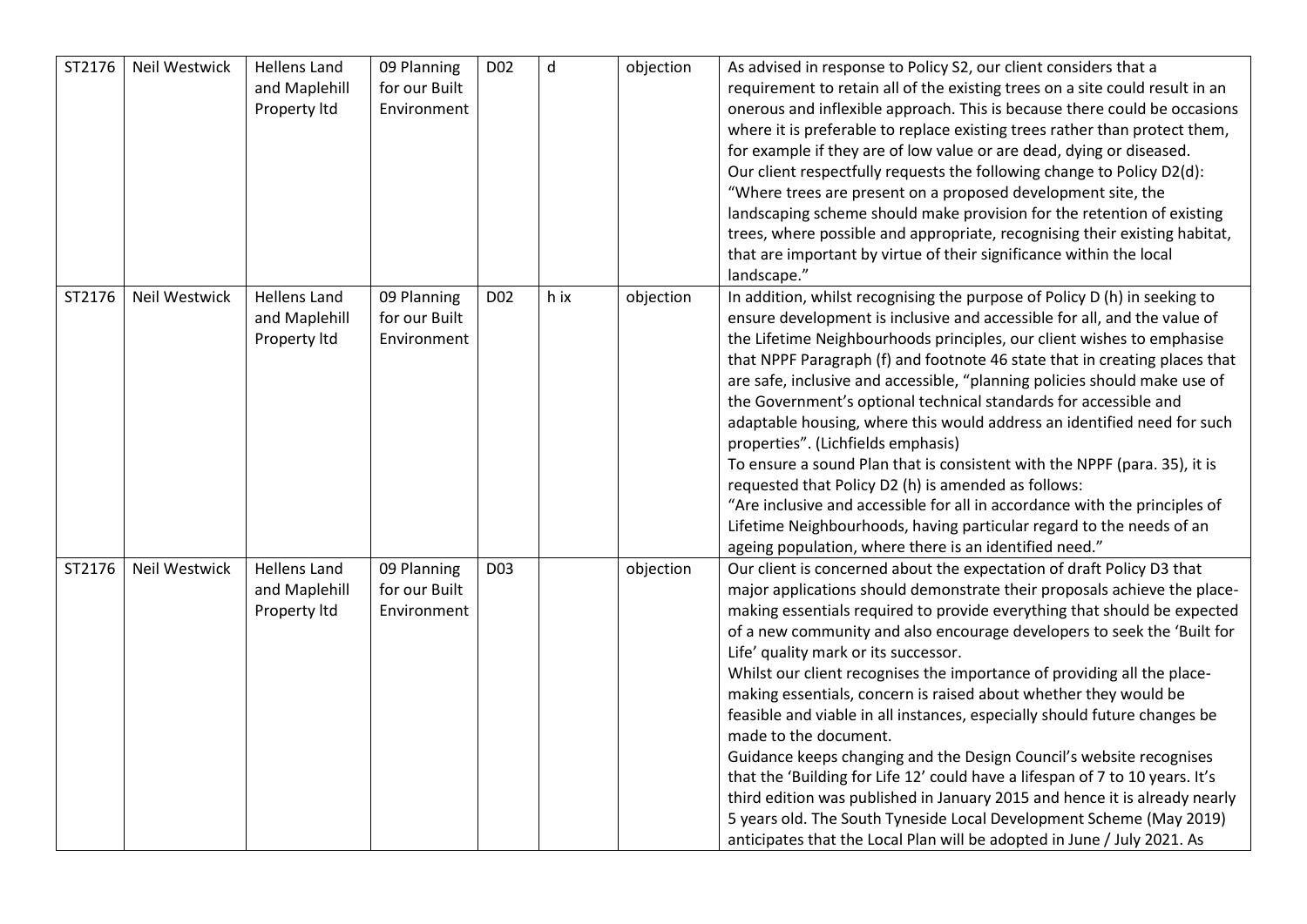|        |               |                                                      |                                             |                 |      |           | such, by the time the Plan is adopted 'Building for Life 12' could be<br>approaching the end of its lifespan. Our client does not consider it is<br>reasonable that the Local Plan could then be relying on a future iteration<br>of this document which no one has seen and its cost implications would<br>not have been taken into account in the Local Plan viability assessment<br>work.<br>To ensure a sound Plan that has been positively prepared and is based on<br>appropriate evidence, in accordance with the NPPF (para. 35), our client<br>requests that Policy D3 is either deleted, given that design requirements<br>are covered by Policy D2, or that the following changes are made to Policy<br>D <sub>3</sub><br>"With regard to new housing developments, and in line with the<br>principles of the Design Council's Building for Life 12 or its successor, we<br>believe that new housing should be attractive, functional and sustainable.<br>Therefore, in In addition to the broader design requirements of Policy D2,<br>we will therefore expect seek for major applications to demonstrate that<br>their proposals achieve the place-making essentials required to provide<br>everything that should be expected of a new community and also<br>encourage developers to seek the Built for Life quality mark or its<br>successor. |
|--------|---------------|------------------------------------------------------|---------------------------------------------|-----------------|------|-----------|---------------------------------------------------------------------------------------------------------------------------------------------------------------------------------------------------------------------------------------------------------------------------------------------------------------------------------------------------------------------------------------------------------------------------------------------------------------------------------------------------------------------------------------------------------------------------------------------------------------------------------------------------------------------------------------------------------------------------------------------------------------------------------------------------------------------------------------------------------------------------------------------------------------------------------------------------------------------------------------------------------------------------------------------------------------------------------------------------------------------------------------------------------------------------------------------------------------------------------------------------------------------------------------------------------------------------------------------------------------|
| ST2176 | Neil Westwick | <b>Hellens Land</b><br>and Maplehill<br>Property Itd | 09 Planning<br>for our Built<br>Environment | D <sub>02</sub> | 9.23 | objection | Proposals for new homes should, where appropriate"<br>Our client suggests that paragraphs 9.23 and 9.37 are deleted given their<br>reference to Lifetime Homes.                                                                                                                                                                                                                                                                                                                                                                                                                                                                                                                                                                                                                                                                                                                                                                                                                                                                                                                                                                                                                                                                                                                                                                                               |
| ST2176 | Neil Westwick | <b>Hellens Land</b><br>and Maplehill<br>Property Itd | 09 Planning<br>for our Built<br>Environment | D <sub>02</sub> | 9.37 | objection | Our client suggests that paragraphs 9.23 and 9.37 are deleted given their<br>reference to Lifetime Homes.                                                                                                                                                                                                                                                                                                                                                                                                                                                                                                                                                                                                                                                                                                                                                                                                                                                                                                                                                                                                                                                                                                                                                                                                                                                     |
| ST2176 | Neil Westwick | <b>Hellens Land</b><br>and Maplehill<br>Property Itd | 09 Planning<br>for our Built<br>Environment | D <sub>02</sub> | 9.3  | objection | Paragraph 9.30 requires that proposals should be accompanied by plans<br>detailing all existing and proposed hard and soft landscaping. However, it<br>would not be possible to submit a detailed landscaping with an outline<br>planning application in advance of any site layout being fixed, hence why<br>landscaping is a reserved matters. Our client therefore suggests the<br>following change to this paragraph:<br>"We consider landscape as an integral part of all development and<br>proposals should be accompanied by plans detailing all existing and<br>proposed hard and soft landscaping affected by or to be incorporated<br>into the scheme a landscape strategy providing the hard and soft<br>landscaping principles. The detailed landscaping scheme will then be                                                                                                                                                                                                                                                                                                                                                                                                                                                                                                                                                                     |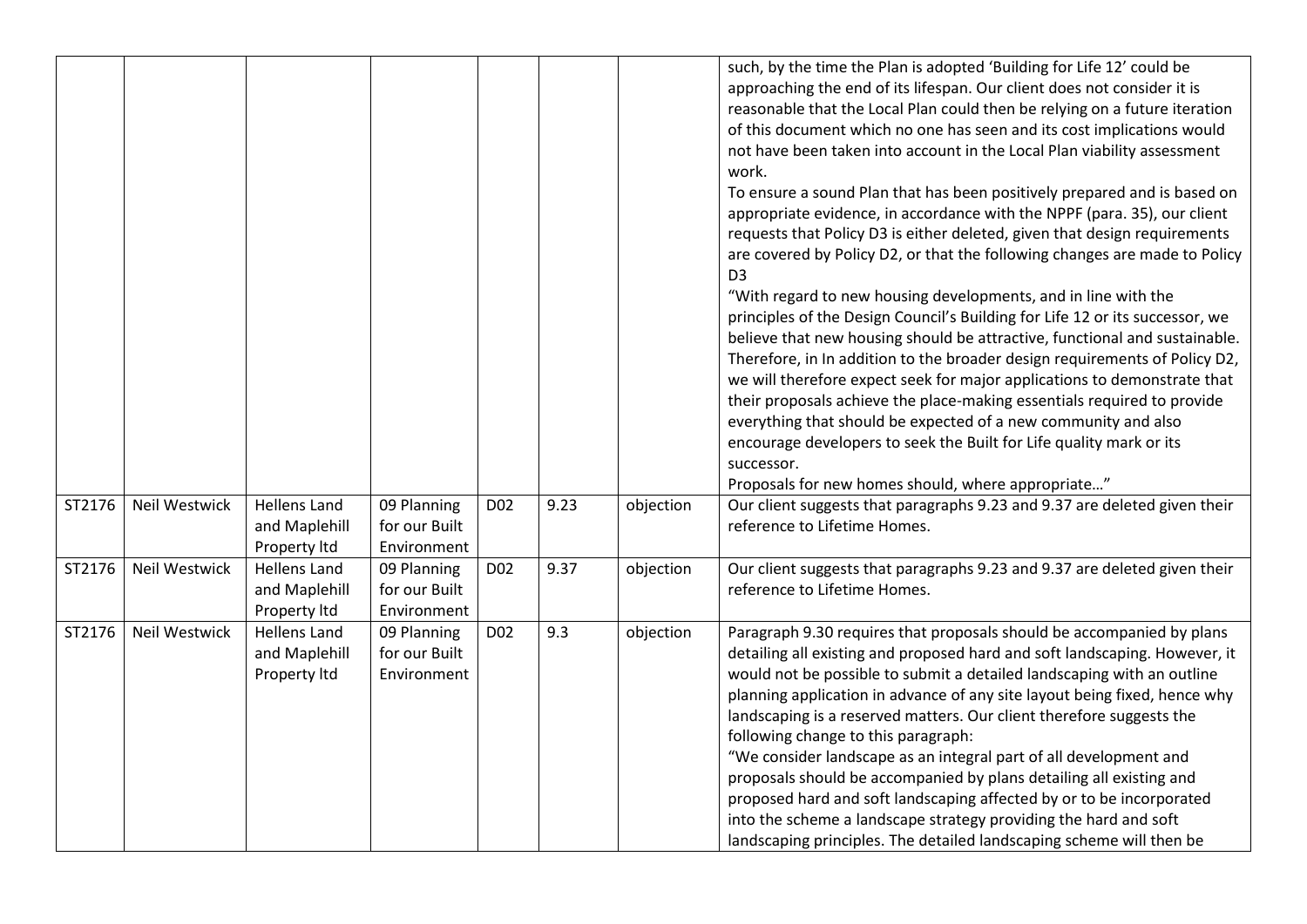|        |                 |                                             |                                             |                 |              |           | agreed with the council through a condition or a reserved matters<br>application."                                                                                                                                                                                                                                                                                                                                                                                                                                                                                                                                                                                                                                                                                                                                                                                                                                                                                                                                                                                                                                                                                                                                                                                                                                                                                                                          |
|--------|-----------------|---------------------------------------------|---------------------------------------------|-----------------|--------------|-----------|-------------------------------------------------------------------------------------------------------------------------------------------------------------------------------------------------------------------------------------------------------------------------------------------------------------------------------------------------------------------------------------------------------------------------------------------------------------------------------------------------------------------------------------------------------------------------------------------------------------------------------------------------------------------------------------------------------------------------------------------------------------------------------------------------------------------------------------------------------------------------------------------------------------------------------------------------------------------------------------------------------------------------------------------------------------------------------------------------------------------------------------------------------------------------------------------------------------------------------------------------------------------------------------------------------------------------------------------------------------------------------------------------------------|
| ST2186 | Alastair Willis | <b>Buckley</b><br><b>Burnett</b><br>Limited | 09 Planning<br>for our Built<br>Environment | D <sub>02</sub> | $\mathsf{a}$ | objection | Our client is concerned about the reference to BREAAM or its successor<br>under draft Policy D2(a). There is no national requirement that new<br>developments have to be BREAAM rated. Further, our client does not<br>consider it is reasonable that the Local Plan could then be relying on a<br>future successor to BREAAM that no one has seen and any cost<br>implications could not have been taken into account in the Local Plan<br>viability assessment work.<br>To ensure a sound Plan that has been positively prepared and is based on<br>appropriate evidence, in accordance with the NPPF (para. 35), our client<br>seeks the following change to Policy D2(a):<br>"We will support proposals where the applicant can demonstrate that<br>proposals:<br>a) Are sustainable in design and construction, incorporating best practice<br>in resource management and climate change mitigation and adaptation,<br>where appropriate and viable. and have particular regard to BREEAM or<br>its successor."<br>As advised in response to Policy S2, our client considers that a<br>requirement to retain all of the existing trees on a site could result in an<br>onerous and inflexible approach. This is because there could be occasions<br>where it is preferable to replace existing trees rather than protect them,<br>for example if they are of low value or are dead, dying or diseased. |
| ST2186 | Alastair Willis | <b>Buckley</b><br><b>Burnett</b><br>Limited | 09 Planning<br>for our Built<br>Environment | D <sub>02</sub> | d            | objection | Our client respectfully requests the following change to Policy D2(d):<br>"Where trees are present on a proposed development site, the<br>landscaping scheme should make provision for the retention of existing<br>trees, where possible and appropriate, recognising their existing habitat,<br>that are important by virtue of their significance within the local<br>landscape."                                                                                                                                                                                                                                                                                                                                                                                                                                                                                                                                                                                                                                                                                                                                                                                                                                                                                                                                                                                                                        |
| ST2186 | Alastair Willis | <b>Buckley</b><br><b>Burnett</b><br>Limited | 09 Planning<br>for our Built<br>Environment | D <sub>02</sub> | h            | objection | In addition, whilst recognising the purpose of Policy D (h) in seeking to<br>ensure development is inclusive and accessible for all, and the value of<br>the Lifetime Neighbourhoods principles, our client wishes to emphasise<br>that NPPF Paragraph (f) and footnote 46 state that in creating places that<br>are safe, inclusive and accessible, "planning policies should make use of<br>the Government's optional technical standards for accessible and<br>adaptable housing, where this would address an identified need for such<br>properties". (Lichfields emphasis)<br>To ensure a sound Plan that is consistent with the NPPF (para. 35), it is                                                                                                                                                                                                                                                                                                                                                                                                                                                                                                                                                                                                                                                                                                                                                |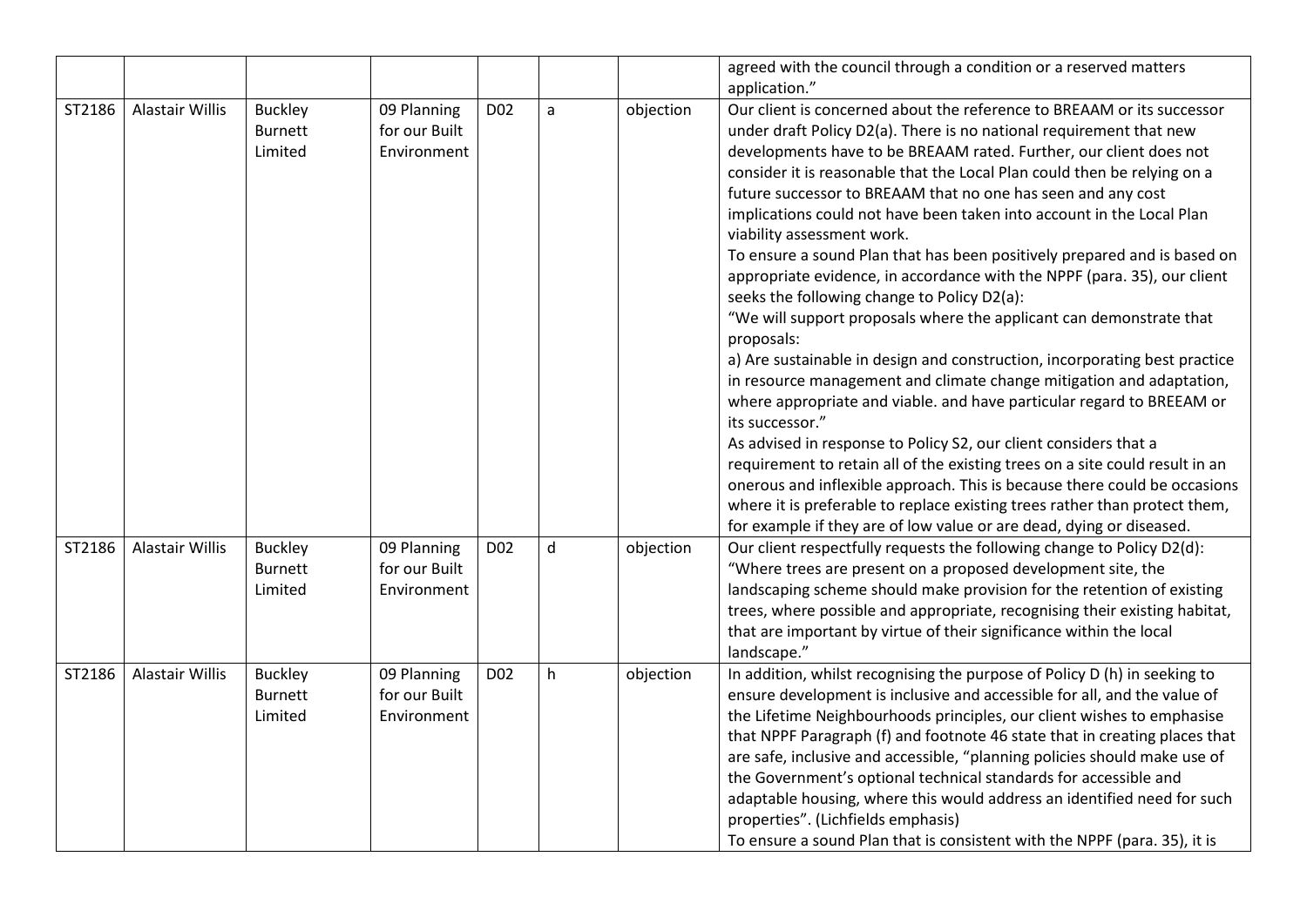|        |                        |                |               |                 |           | requested that Policy D2 (h) is amended as follows:                          |
|--------|------------------------|----------------|---------------|-----------------|-----------|------------------------------------------------------------------------------|
|        |                        |                |               |                 |           | "Are inclusive and accessible for all in accordance with the principles of   |
|        |                        |                |               |                 |           | Lifetime Neighbourhoods, having particular regard to the needs of an         |
|        |                        |                |               |                 |           | ageing population, where there is an identified need."                       |
| ST2186 | <b>Alastair Willis</b> | <b>Buckley</b> | 09 Planning   | D <sub>03</sub> | objection | Our Client is concerned about the expectation of draft Policy D3 that        |
|        |                        | <b>Burnett</b> | for our Built |                 |           | major applications should demonstrate the place-making essentials            |
|        |                        | Limited        | Environment   |                 |           | required to provide everything that should be expected of a new              |
|        |                        |                |               |                 |           | community and also encourage developers to seek the 'Built for Life'         |
|        |                        |                |               |                 |           | quality mark or its successor.                                               |
|        |                        |                |               |                 |           | Whilst our client recognises the importance of providing all the place-      |
|        |                        |                |               |                 |           | making essentials, concern is raised about whether they would be             |
|        |                        |                |               |                 |           | feasible and viable in all instances, especially should future changes be    |
|        |                        |                |               |                 |           | made to the document.                                                        |
|        |                        |                |               |                 |           | Guidance is evolving and the Design Council's website recognises that the    |
|        |                        |                |               |                 |           | 'Building for Life 12' could have a lifespan of 7 to 10 years. It's third    |
|        |                        |                |               |                 |           | edition was published in January 2015 and hence it is already nearly 5       |
|        |                        |                |               |                 |           | years old. The South Tyneside Local Development Scheme (May 2019)            |
|        |                        |                |               |                 |           | anticipates that the Local Plan will be adopted in June / July 2021. As      |
|        |                        |                |               |                 |           | such, by the time the Plan is adopted 'Building for Life 12' will be         |
|        |                        |                |               |                 |           | approaching the end of its lifespan. Our client does not consider it is      |
|        |                        |                |               |                 |           | reasonable that the Local Plan could then be relying on a future iteration   |
|        |                        |                |               |                 |           | of this document which no one has seen and its cost implications would       |
|        |                        |                |               |                 |           | not have been taken into account in the Local Plan viability assessment      |
|        |                        |                |               |                 |           | work.                                                                        |
|        |                        |                |               |                 |           | To ensure a sound Plan that has been positively prepared and is based on     |
|        |                        |                |               |                 |           | appropriate evidence, in accordance with the NPPF (para. 35), our client     |
|        |                        |                |               |                 |           | requests that Policy D3 is either deleted (given that design requirements    |
|        |                        |                |               |                 |           | are covered by Policy D2) or that the following changes are made to          |
|        |                        |                |               |                 |           | Policy D3:                                                                   |
|        |                        |                |               |                 |           | "With regard to new housing developments, and in line with the               |
|        |                        |                |               |                 |           | principles of the Design Council's Building for Life 12 or its successor, we |
|        |                        |                |               |                 |           | believe that nNew housing should be attractive, functional and               |
|        |                        |                |               |                 |           | sustainable. Therefore, in In addition to the broader design requirements    |
|        |                        |                |               |                 |           | of Policy D2, we will therefore expect require major applications to         |
|        |                        |                |               |                 |           | demonstrate that their proposals achieve the place-making essentials         |
|        |                        |                |               |                 |           | required to provide everything that should be expected of a new              |
|        |                        |                |               |                 |           | community and also encourage developers to seek the Built for Life           |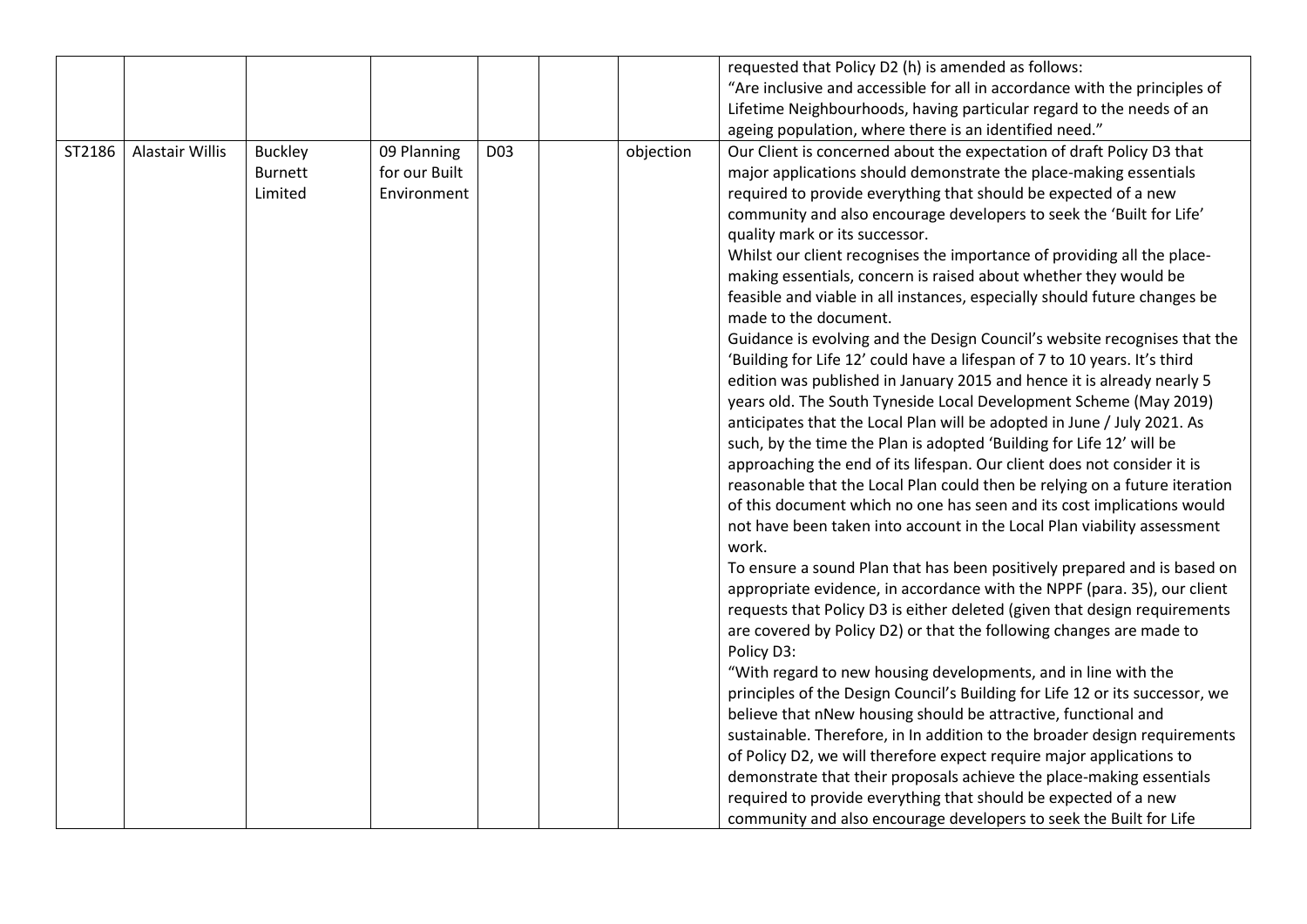|        |                        |                                             |                                             |                 |                  |           | quality mark or its successor.                                                                                                                                                                                                                                                                                                                                                                                                                                                                                                                                                                                                                                                                                                                                                                                                                                                                            |
|--------|------------------------|---------------------------------------------|---------------------------------------------|-----------------|------------------|-----------|-----------------------------------------------------------------------------------------------------------------------------------------------------------------------------------------------------------------------------------------------------------------------------------------------------------------------------------------------------------------------------------------------------------------------------------------------------------------------------------------------------------------------------------------------------------------------------------------------------------------------------------------------------------------------------------------------------------------------------------------------------------------------------------------------------------------------------------------------------------------------------------------------------------|
|        |                        |                                             |                                             |                 |                  |           | Proposals for new homes should, where appropriate"                                                                                                                                                                                                                                                                                                                                                                                                                                                                                                                                                                                                                                                                                                                                                                                                                                                        |
| ST2186 | Alastair Willis        | <b>Buckley</b><br><b>Burnett</b><br>Limited | 09 Planning<br>for our Built<br>Environment | D <sub>02</sub> | 9.23             | objection | Our client suggests that paragraphs 9.23 and 9.37 are deleted given their<br>reference to Lifetime Homes.                                                                                                                                                                                                                                                                                                                                                                                                                                                                                                                                                                                                                                                                                                                                                                                                 |
| ST2186 | <b>Alastair Willis</b> | <b>Buckley</b><br><b>Burnett</b><br>Limited | 09 Planning<br>for our Built<br>Environment | D <sub>02</sub> | 9.37             | objection | Our client suggests that paragraphs 9.23 and 9.37 are deleted given their<br>reference to Lifetime Homes.                                                                                                                                                                                                                                                                                                                                                                                                                                                                                                                                                                                                                                                                                                                                                                                                 |
| ST2186 | <b>Alastair Willis</b> | <b>Buckley</b><br><b>Burnett</b><br>Limited | 09 Planning<br>for our Built<br>Environment | D <sub>02</sub> | 9.3              | objection | Paragraph 9.30 requires that all proposals should be accompanied by<br>plans detailing all existing and proposed hard and soft landscaping.<br>However, it would not be possible to submit a detailed landscaping<br>scheme with an outline planning application in advance of any site layout<br>being fixed, hence why landscaping is a reserved matters. Our client<br>therefore suggests the following change to this paragraph:<br>"We consider landscape as an integral part of all development and<br>proposals should be accompanied by plans detailing all existing and<br>proposed hard and soft landscaping affected by or to be incorporated<br>into the scheme a landscape strategy providing the hard and soft<br>landscaping principles. The detailed landscaping scheme will then be<br>agreed with the council through a condition or a reserved matters<br>application as appropriate." |
| ST2189 | <b>Chris Thomas</b>    | Outdoor<br>Advertising<br>Consultant        | 09 Planning<br>for our Built<br>Environment | D <sub>06</sub> |                  | Comment   | These representations are submitted on behalf of the British Sign and<br>Graphics Association in response to Policy D6 and the supporting text of<br>the above draft Local Plan. The BSGA represents 65% of the sales of<br>signage throughout the UK and monitors development plans throughout<br>the country to ensure the emerging Local Plan Policies do not<br>inappropriately apply more onerous considerations on advertisements<br>than already apply within the NPPF, Planning Practice Guidance (PPG) and<br>the Town and Country Planning (Control of Advertisements) (England)<br>Regulations 20007 (as amended).                                                                                                                                                                                                                                                                             |
| ST2189 | <b>Chris Thomas</b>    | Outdoor<br>Advertising<br>Consultant        | 09 Planning<br>for our Built<br>Environment | D <sub>02</sub> | Para<br>$9.43 -$ | Comment   | We have carefully considered the proposed policies within this draft Local<br>Plan and are content that they are sound. However we would point out<br>that the reference to the Regulations in paragraph 9.43 of the supporting<br>text is vastly out of date. The reference should be to the 2007<br>Regulations (as above). We would suggest that a reference might also be<br>made here to Planning Practice Guidance 'Advertisements' which contain<br>much useful advice and guidance on advertisements control.                                                                                                                                                                                                                                                                                                                                                                                     |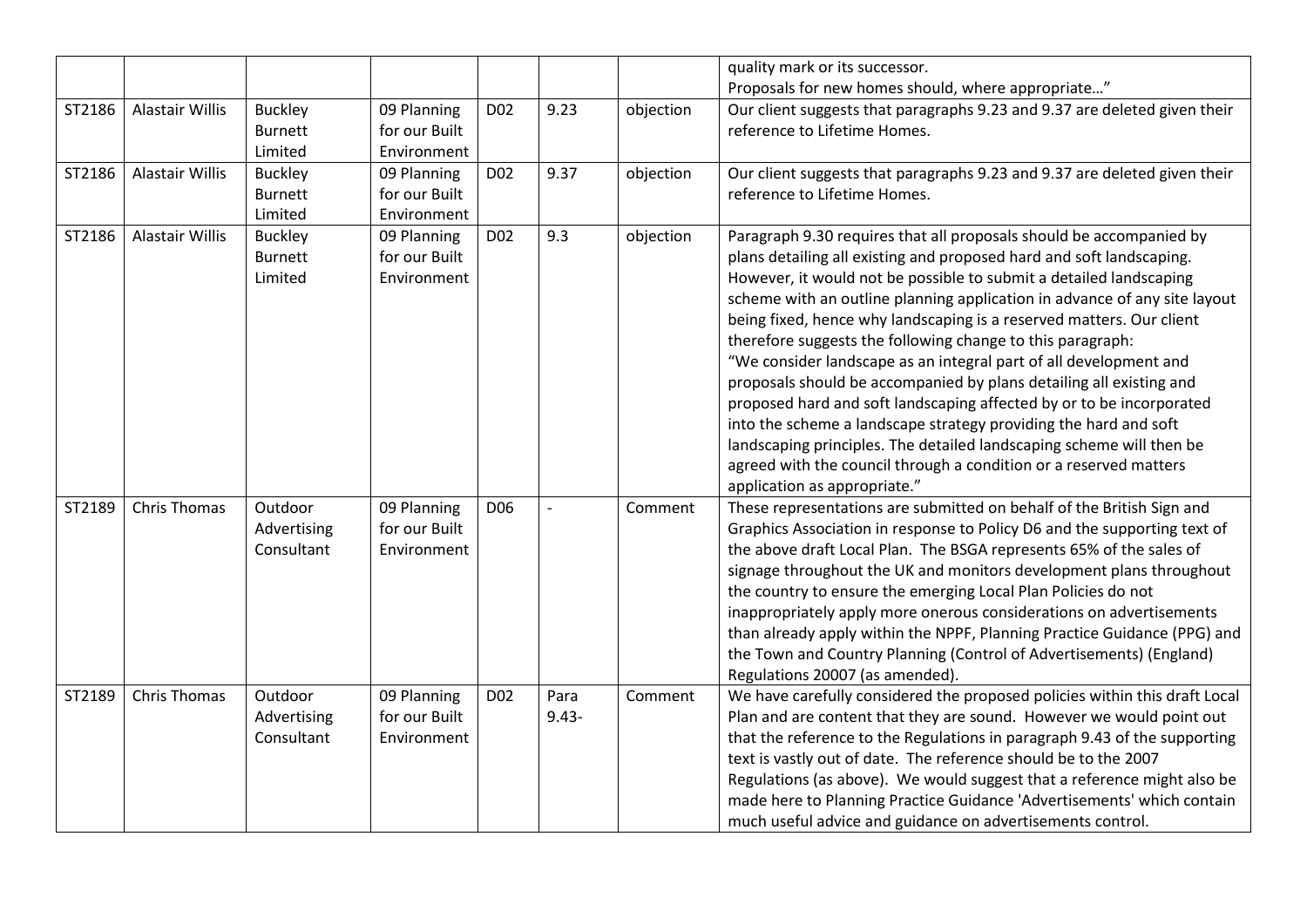| ST2278 | Daniel Stone | Project | 09 Planning   | D <sub>02</sub> | Objection | 2. Objection to Policy D2: General Design Principles (Strategic Policy)                                                                              |
|--------|--------------|---------|---------------|-----------------|-----------|------------------------------------------------------------------------------------------------------------------------------------------------------|
|        |              | Manager | for our Built |                 |           | We will support proposals where the applicant can demonstrate that                                                                                   |
|        |              |         | Environment   |                 |           | proposals: a) Are sustainable in design and construction, incorporating                                                                              |
|        |              |         |               |                 |           | best practice in resource management and climate change mitigation and                                                                               |
|        |              |         |               |                 |           | adaptation, and have particular regard to BREEAM or its successor;                                                                                   |
|        |              |         |               |                 |           | This policy is insufficiently detailed to enable the council to secure any                                                                           |
|        |              |         |               |                 |           | improvement over a business as usual construction approach and will not                                                                              |
|        |              |         |               |                 |           | secure the radical reduction in carbon emissions demanded by national                                                                                |
|        |              |         |               |                 |           | legislation and planning policy. This is confirmed by paragraph 9.11 of the                                                                          |
|        |              |         |               |                 |           | plan which confirms that new development will be built to Building                                                                                   |
|        |              |         |               |                 |           |                                                                                                                                                      |
|        |              |         |               |                 |           | Regulations Part L standards. As discussed in greater detail in the RTPI /<br>TCPA Climate Change Guide and in The GBC Policy Playbook, the Planning |
|        |              |         |               |                 |           |                                                                                                                                                      |
|        |              |         |               |                 |           | and Energy Act 2008 allows local planning authorities to set energy                                                                                  |
|        |              |         |               |                 |           | efficiency standards in their development plan policies that exceed the                                                                              |
|        |              |         |               |                 |           | energy efficiency requirements of the building regulations. In light of the<br>legal and policy requirements set out above, such energy efficiency   |
|        |              |         |               |                 |           |                                                                                                                                                      |
|        |              |         |               |                 |           | standards should be set at the maximum level allowed by viability                                                                                    |
|        |              |         |               |                 |           | requirements for each category of new development. In the Reading                                                                                    |
|        |              |         |               |                 |           | Local Plan examination for example, the Inspector appears to have                                                                                    |
|        |              |         |               |                 |           | accepted the following policy, for full carbon neutrality for major                                                                                  |
|        |              |         |               |                 |           | residential development.                                                                                                                             |
|        |              |         |               |                 |           | Example policy - Reading Local Plan Policy H4: Standards for New                                                                                     |
|        |              |         |               |                 |           | Housing9 New build housing should be built to the following standards,                                                                               |
|        |              |         |               |                 |           | unless it can be clearly demonstrated that this would render a                                                                                       |
|        |              |         |               |                 |           | development unviable:  c. All major new-build residential development                                                                                |
|        |              |         |               |                 |           | should be designed to achieve zero carbon homes. d. All other new build                                                                              |
|        |              |         |               |                 |           | housing will achieve at a minimum a 19% improvement in the dwelling                                                                                  |
|        |              |         |               |                 |           | emission rate over the target emission rate, as defined in the 2013                                                                                  |
|        |              |         |               |                 |           | <b>Building Regulations.</b><br>The Planning and Energy Act 2008 also                                                                                |
|        |              |         |               |                 |           | enshrines the power for Local Planning Authorities to set binding                                                                                    |
|        |              |         |               |                 |           | "Merton" policies, requiring developments to generate a specific                                                                                     |
|        |              |         |               |                 |           | percentage of their energy needs from on-site renewable energy.                                                                                      |
|        |              |         |               |                 |           | Supported by the legislative requirements set out above, South Tyneside                                                                              |
|        |              |         |               |                 |           | Council should set binding energy efficiency and on-site renewable                                                                                   |
|        |              |         |               |                 |           | standards for new development as well as a carbon offsetting regime to                                                                               |
|        |              |         |               |                 |           | secure off-site carbon reductions. Such requirements should be set at the                                                                            |
|        |              |         |               |                 |           | maximum possible level of emissions abatement for each category of new                                                                               |
|        |              |         |               |                 |           | development, on the basis of a robust and holistic viability assessment                                                                              |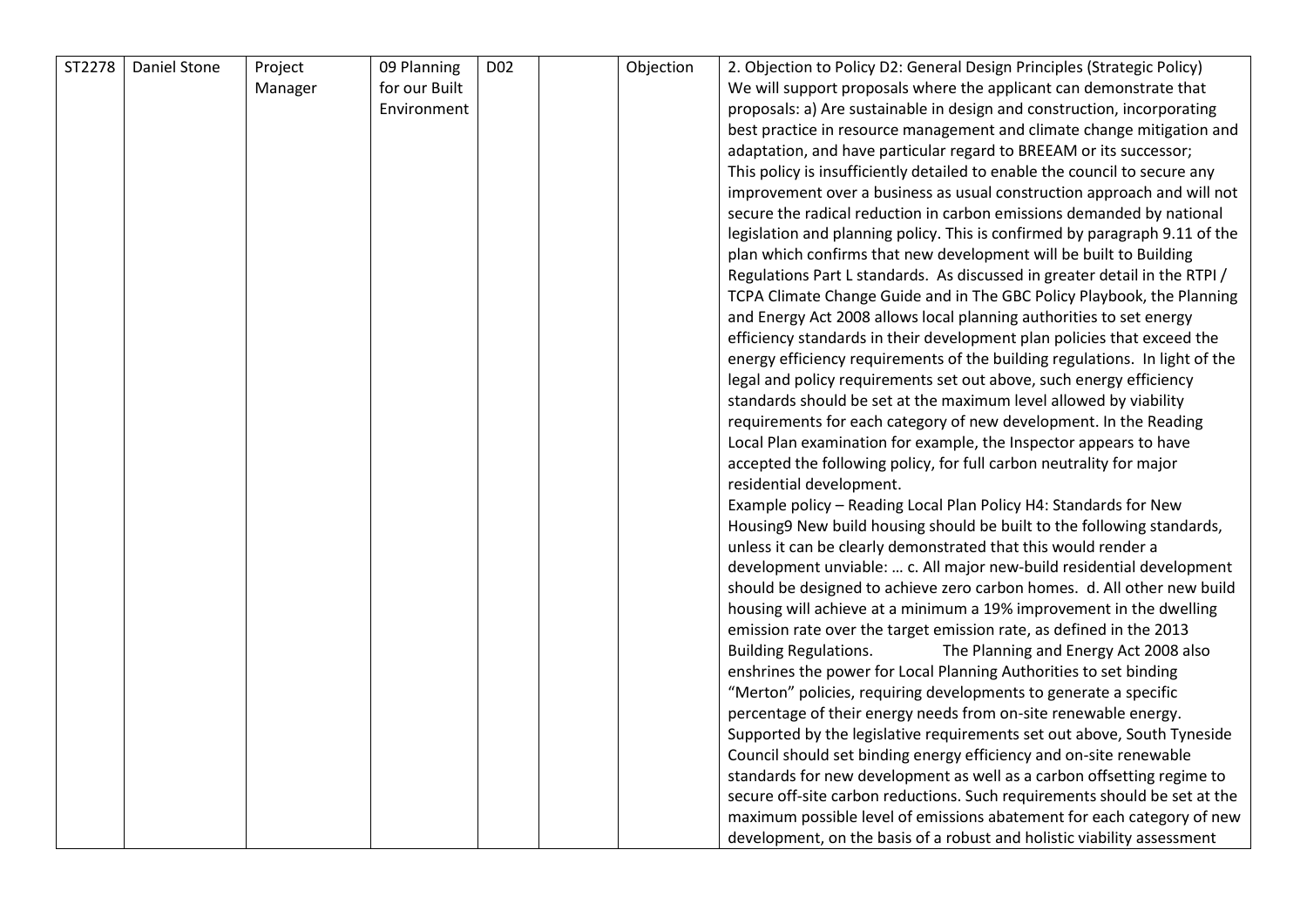|        |                    |          |                                             |                 |         | that takes into account other needs such as affordable housing<br>requirements. Regarding viability considerations, analysis carried out for<br>the West of England Authorities (Bath and North East Somerset, Bristol,<br>North Somerset, South Gloucestershire) suggest that it is possible to<br>achieve net zero regulated carbon emissions from a combination of<br>energy efficiency on site carbon reductions and allowable solutions for an<br>additional capital cost of between 5-7% for homes and non-domestic<br>buildings. Achieving net zero regulated and unregulated emission is likely<br>to result in a cost impact of 7-11% for homes. Such evidence should be<br>used to support South Tyneside's policies being zero carbon, or as close<br>to zero carbon as possible, taking into account the area's building stock<br>and market conditions.<br>Policy D2 should also be amended to<br>require commercial developments to achieve BREEAM Excellent. The<br>current wording is insufficiently strong, and just requires commercial<br>developers to "have regard" to the BREEAM assessment regime. |
|--------|--------------------|----------|---------------------------------------------|-----------------|---------|---------------------------------------------------------------------------------------------------------------------------------------------------------------------------------------------------------------------------------------------------------------------------------------------------------------------------------------------------------------------------------------------------------------------------------------------------------------------------------------------------------------------------------------------------------------------------------------------------------------------------------------------------------------------------------------------------------------------------------------------------------------------------------------------------------------------------------------------------------------------------------------------------------------------------------------------------------------------------------------------------------------------------------------------------------------------------------------------------------------------------|
| ST2285 | Gillan Gibson      |          | 09 Planning<br>for our Built<br>Environment | D01             | Support | Our Strategic Approach for the Built Environment (Strategic Policy) - CPRE<br>supports Policy D1                                                                                                                                                                                                                                                                                                                                                                                                                                                                                                                                                                                                                                                                                                                                                                                                                                                                                                                                                                                                                          |
| ST2285 | Gillan Gibson      |          | 09 Planning<br>for our Built<br>Environment | D <sub>02</sub> | Support | General Design Principles (Strategic Policy) - CPRE supports D2                                                                                                                                                                                                                                                                                                                                                                                                                                                                                                                                                                                                                                                                                                                                                                                                                                                                                                                                                                                                                                                           |
| ST2285 | Gillan Gibson      |          | 09 Planning<br>for our Built<br>Environment | D <sub>03</sub> | Support | Promoting Good design with new residential developments (Strategic<br>policy) - CPRE supports D3                                                                                                                                                                                                                                                                                                                                                                                                                                                                                                                                                                                                                                                                                                                                                                                                                                                                                                                                                                                                                          |
| ST2285 | Gillan Gibson      |          | 09 Planning<br>for our Built<br>Environment | D04             | Support | Alterations and Extensions to residential buildings - CPRE supports D4                                                                                                                                                                                                                                                                                                                                                                                                                                                                                                                                                                                                                                                                                                                                                                                                                                                                                                                                                                                                                                                    |
| ST2285 | Gillan Gibson      |          | 09 Planning<br>for our Built<br>Environment | D <sub>05</sub> | Support | Shopfronts - CPRE supports Policy D5                                                                                                                                                                                                                                                                                                                                                                                                                                                                                                                                                                                                                                                                                                                                                                                                                                                                                                                                                                                                                                                                                      |
| ST2285 | Gillan Gibson      |          | 09 Planning<br>for our Built<br>Environment | <b>D05</b>      | Support | Advertisements - CPRE supports Policy D6                                                                                                                                                                                                                                                                                                                                                                                                                                                                                                                                                                                                                                                                                                                                                                                                                                                                                                                                                                                                                                                                                  |
| ST2428 | Howard<br>Lawrence | Resident | 09 Planning<br>for our Built<br>Environment | D <sub>03</sub> | Comment | Policy D3<br>Reference is made in Policy D3 merely ' to encourage' developers to<br>adopt BFL12 standards.<br>This is unsatisfactory, inadequate and lacks the ambition to achieve the<br>best for the residents of South Tyneside.                                                                                                                                                                                                                                                                                                                                                                                                                                                                                                                                                                                                                                                                                                                                                                                                                                                                                       |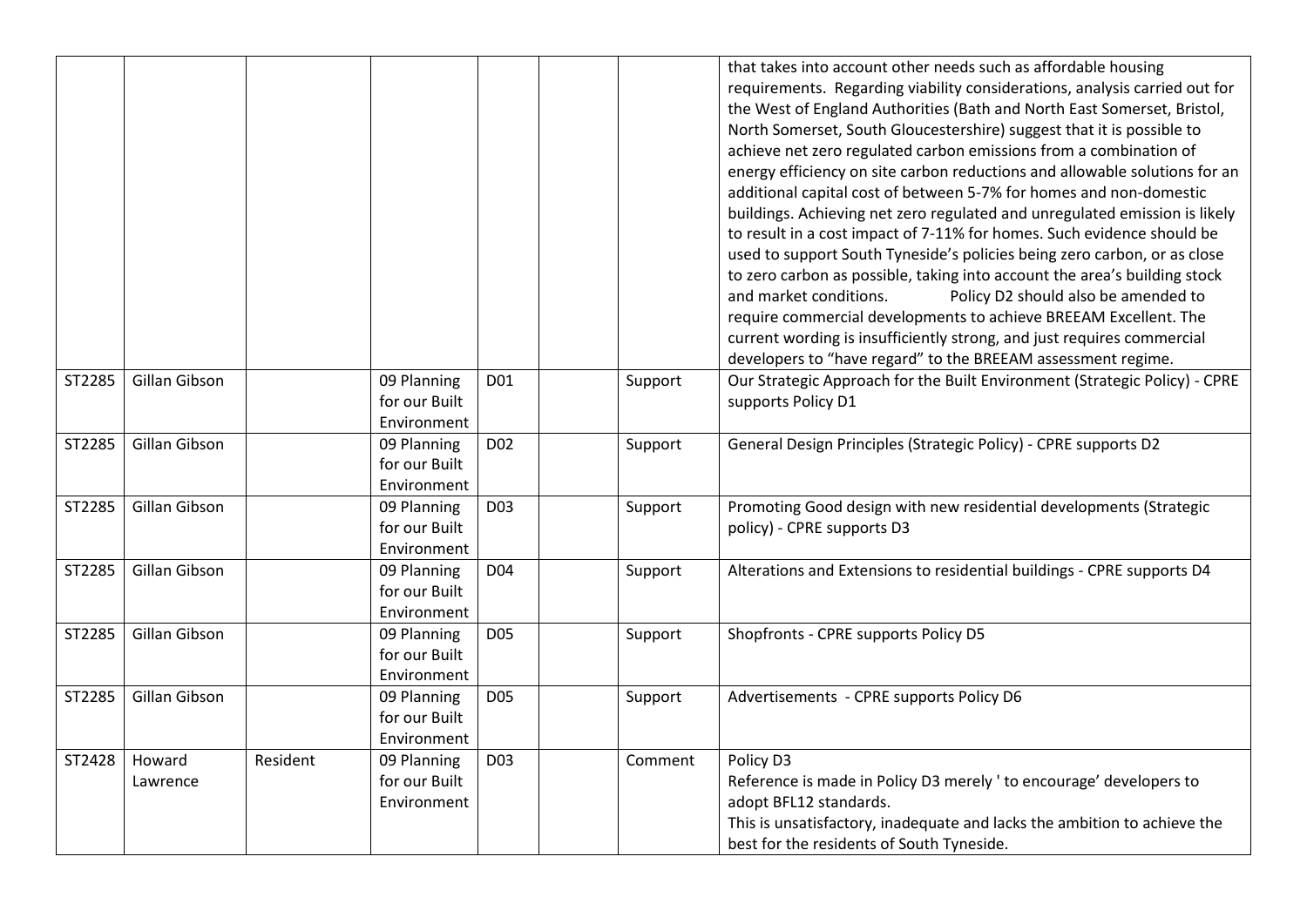|        |               |                     |               |                 |           | I believe that as a very minimum, BFL12 standards must be insisted upon,    |
|--------|---------------|---------------------|---------------|-----------------|-----------|-----------------------------------------------------------------------------|
|        |               |                     |               |                 |           | but preferably that South Tyneside Council should develop/adopt its own     |
|        |               |                     |               |                 |           | minimum Design Guide.                                                       |
| ST2499 | David Herbert |                     | 09 Planning   | D <sub>02</sub> | Objection | The Local Plan in Policy D2: General Design Principles (Strategic Policy)   |
|        |               |                     | for our built |                 |           | states;                                                                     |
|        |               |                     | environment   |                 |           | I will support proposals where the applicant can demonstrate that           |
|        |               |                     |               |                 |           | proposals:                                                                  |
|        |               |                     |               |                 |           | a) Are sustainable in design and construction, incorporating best practice  |
|        |               |                     |               |                 |           | in resource management and climate change mitigation and adaptation,        |
|        |               |                     |               |                 |           | and have particular regard to BREEAM or its successor;                      |
|        |               |                     |               |                 |           | This policy is insufficiently detailed enough to ensure any improvement     |
|        |               |                     |               |                 |           | over a continuation of the present building standards in construction and   |
|        |               |                     |               |                 |           | will not secure the radical reduction in carbon emissions demanded by       |
|        |               |                     |               |                 |           | national legislation and planning policy. This is confirmed by paragraph    |
|        |               |                     |               |                 |           | 9.11 of the plan which confirms that new development will be built to       |
|        |               |                     |               |                 |           | <b>Building Regulations Part L standards</b>                                |
|        |               |                     |               |                 |           | The RTPI / TCPA Climate Change Guide and in The GBC Policy Playbook,        |
|        |               |                     |               |                 |           | the Planning and Energy Act 2008 allows local planning authorities to set   |
|        |               |                     |               |                 |           | energy efficiency standards in their development plan policies that         |
|        |               |                     |               |                 |           | exceed the energy efficiency requirements of the building regulations.      |
|        |               |                     |               |                 |           | The highest standards of energy efficiency allowed should be mandatory      |
|        |               |                     |               |                 |           | for new developments.                                                       |
|        |               |                     |               |                 |           | The Planning and Energy Act 2008 also gives power for Local Planning        |
|        |               |                     |               |                 |           | Authorities to set binding policies, requiring developments to generate a   |
|        |               |                     |               |                 |           | specific percentage of their energy needs from on-site renewable energy.    |
|        |               |                     |               |                 |           | Solar Panels should be installed on all suitable roofs as a minimum.        |
| ST2506 | Mark Gabrele  | <b>Chris Martin</b> | 09 Planning   | D <sub>02</sub> | Objection | 5.14.1 Policy D2 - General Design Principles (Strategic Policy)             |
|        |               |                     | for our built |                 |           |                                                                             |
|        |               |                     | environment   |                 |           | 5.14.1.1 Our Client supports the overall flexibility of this policy and is  |
|        |               |                     |               |                 |           | committed to providing well-designed developments which integrate           |
|        |               |                     |               |                 |           | with and complement the character of their area. We note however that       |
|        |               |                     |               |                 |           | Part D requires the retention of existing trees on development sites.       |
|        |               |                     |               |                 |           | Whilst ideally trees should be retained if possible, this may not always be |
|        |               |                     |               |                 |           | feasible in order to provide development on site in a high quality and      |
|        |               |                     |               |                 |           | coherent manner. To ensure that the policy is sound by being effective,     |
|        |               |                     |               |                 |           | this should make clear that existing trees should be retained where         |
|        |               |                     |               |                 |           | possible although it should contain flexibility to address instances where  |
|        |               |                     |               |                 |           | tree loss is unavoidable.                                                   |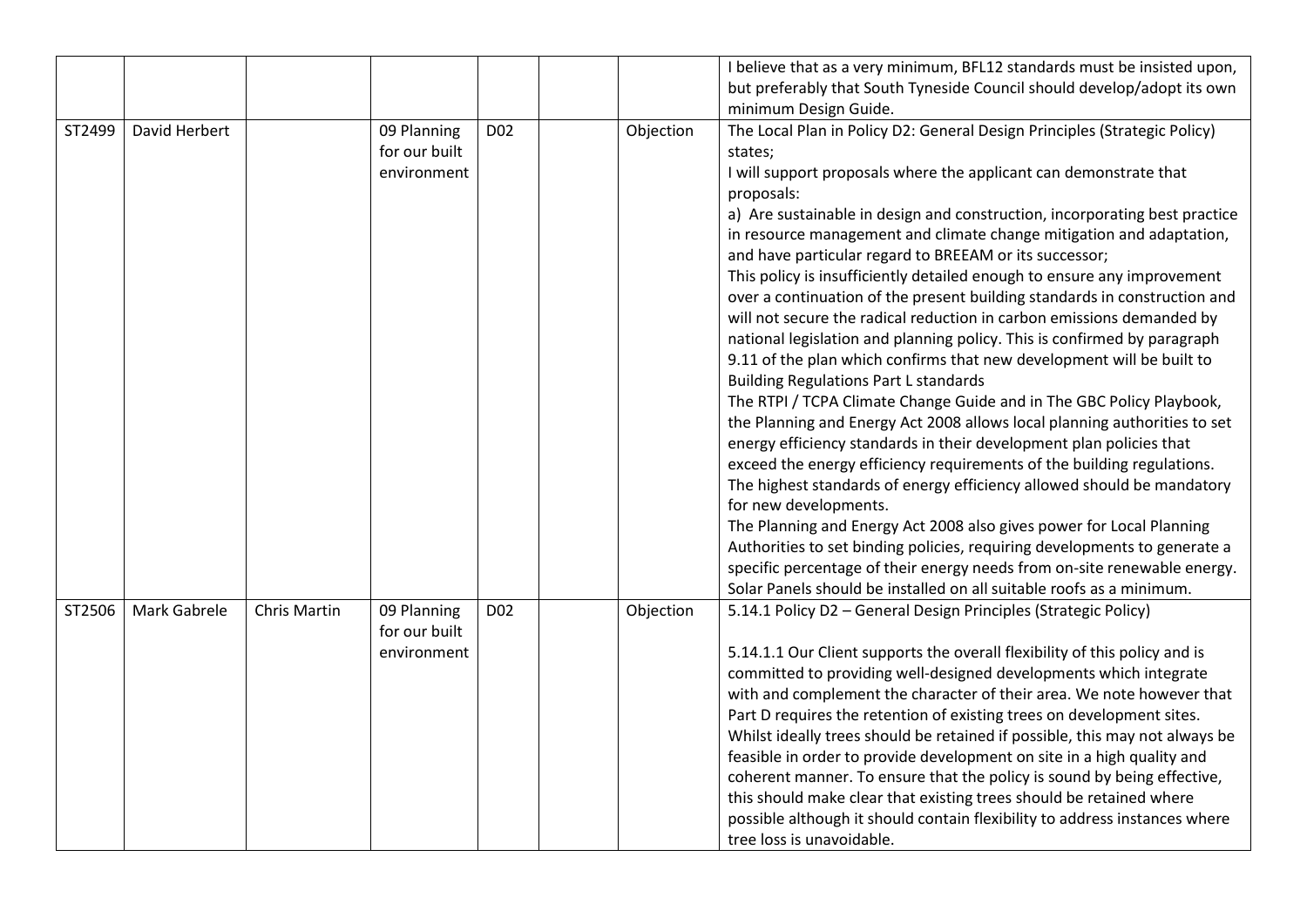|        |                    |                                             |                 |         | 5.14.1.2 We also note that Part F mentions a requirement for public art.<br>We would strongly query why such provision would be necessary to<br>ensure development is acceptable. We therefore believe such a<br>requirement is unjustified and object to its inclusion. As such, we request<br>that it is deleted.                                                                                                                                                                                                                                                                                                                                                                                                                                                                                                                                                                                                                                                                                                                                                                                                                                                                                                                                                                                                                                                                                                                                                                         |
|--------|--------------------|---------------------------------------------|-----------------|---------|---------------------------------------------------------------------------------------------------------------------------------------------------------------------------------------------------------------------------------------------------------------------------------------------------------------------------------------------------------------------------------------------------------------------------------------------------------------------------------------------------------------------------------------------------------------------------------------------------------------------------------------------------------------------------------------------------------------------------------------------------------------------------------------------------------------------------------------------------------------------------------------------------------------------------------------------------------------------------------------------------------------------------------------------------------------------------------------------------------------------------------------------------------------------------------------------------------------------------------------------------------------------------------------------------------------------------------------------------------------------------------------------------------------------------------------------------------------------------------------------|
| ST2516 | Dave<br>Hutchinson | 09 Planning<br>for our built<br>environment | D01             | Support | East Boldon Neighbourhood Forum agrees with the sentiment expressed<br>in this section concerning the importance of good design and appropriate<br>layout standards, and that these are necessary in order to protect and<br>enhance the quality and value of our environment.<br>It welcomes the priority given in sub sections 9.1 to 9.4 to the<br>importance of achieving good design and in particular to 'local<br>distinctiveness', and the recognition that 'The quality of architecture and<br>design are both relevant to the impact that development will have on the<br>character of the area'.<br>East Boldon Neighbourhood Forum believe that the distinctiveness of our<br>villages must be protected and this section should be expanded to deal<br>with that aspect more comprehensively.<br>The East Boldon Neighbourhood Forum welcomes the acknowledgement<br>that 'Local Plans, including Neighbourhood Plans, should develop robust<br>and comprehensive policies that set out the quality of development that<br>is expected for the area'., and that 'such policies should be based on<br>stated objectives for the future of the area and an understanding and an<br>evaluation of its defining characteristics.<br>With regard to sub section 9.5 East Boldon Neighbourhood Forum also<br>share the belief that securing good design is central to good planning and<br>it is essential that new schemes are built to appropriate design and layout<br>standards. |
| ST2516 | Dave<br>Hutchinson | 09 Planning<br>for our built<br>environment | D <sub>02</sub> | Support | East Boldon Neighbourhood Forum fully agrees with the principles set out<br>under Policy D2, especially in respect of designs which:<br>b) enhance the local setting and reinforce local identity, and give sensitive<br>consideration to their surroundings.<br>d,e,f) the importance of retaining existing natural features and<br>trees/shrubs, and the crucial role of high quality landscaping.<br>g) achieving good movement within the site and good integration with<br>surrounding streets and open spaces.<br>h) adopting the principles of Lifetime Neighbourhoods.<br>I) seek to improve the character and quality of the area.                                                                                                                                                                                                                                                                                                                                                                                                                                                                                                                                                                                                                                                                                                                                                                                                                                                 |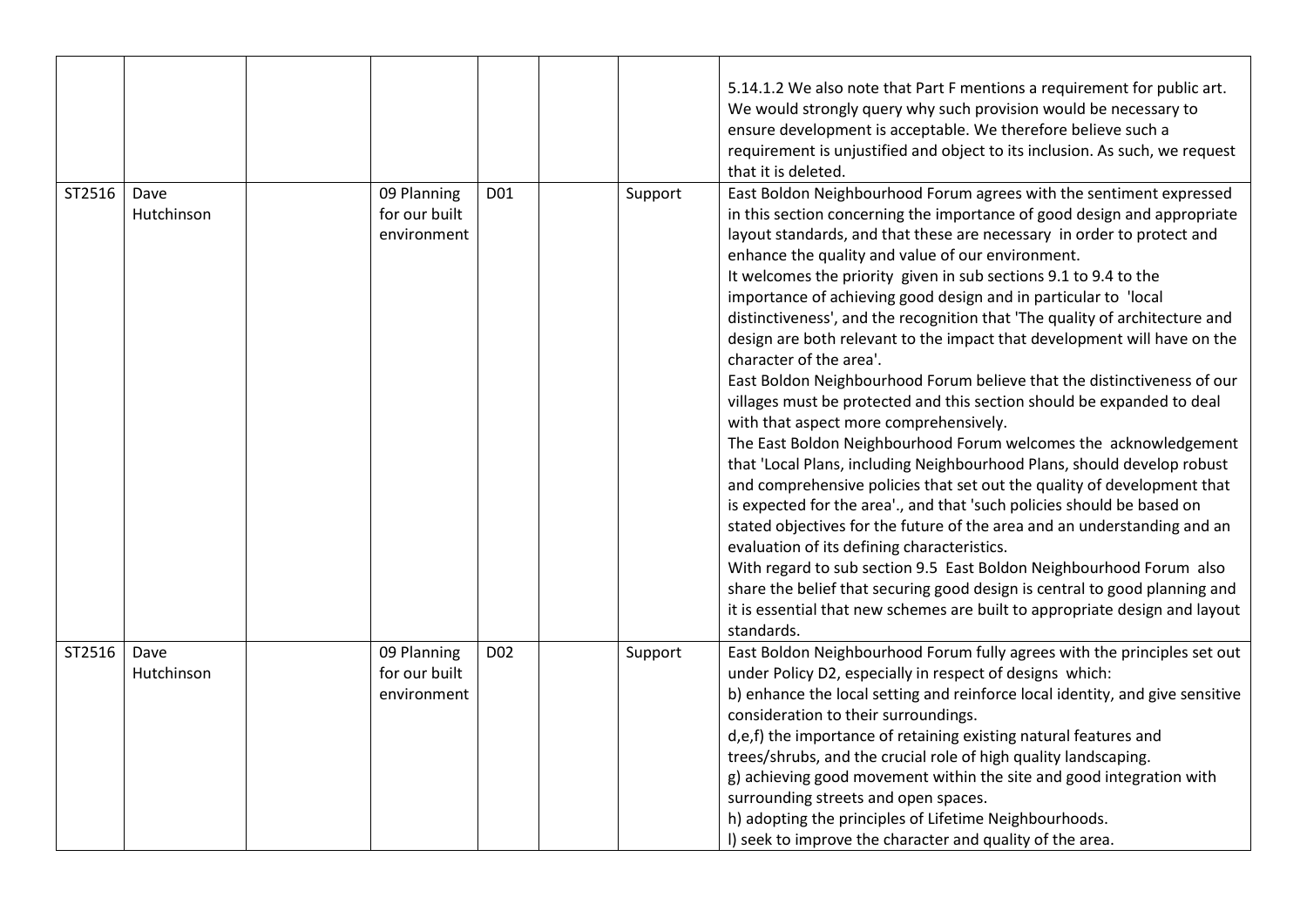| ST2516 | Dave       | 09 Planning   | D <sub>02</sub> | Objection | However, we believe without more comprehensive guidance to                                                                                |
|--------|------------|---------------|-----------------|-----------|-------------------------------------------------------------------------------------------------------------------------------------------|
|        | Hutchinson | for our built |                 |           | developers, the principles set out in this section may fail to be achieved                                                                |
|        |            | environment   |                 |           | and the opportunity to deliver the type of homes and communities that                                                                     |
|        |            |               |                 |           | are need for the future, and which the people of South Tyneside so richly                                                                 |
|        |            |               |                 |           | deserve, may be missed.                                                                                                                   |
|        |            |               |                 |           | Given the scale of the development envisaged throughout the Boldons                                                                       |
|        |            |               |                 |           | and Cleadon, the issues concerning distinctiveness of our villages, the                                                                   |
|        |            |               |                 |           | sensitivity associated with developing existing Green Belt land, and the                                                                  |
|        |            |               |                 |           | Climate Change Emergency declared by the Government and South                                                                             |
|        |            |               |                 |           | Tyneside Council, we think sections D2 and D3 falls short of dealing with                                                                 |
|        |            |               |                 |           | design principles comprehensively and in a way which sets out what is                                                                     |
|        |            |               |                 |           | expressly required in order to address these important aspects. The                                                                       |
|        |            |               |                 |           | Forum respectfully contend that South Tyneside Council should adopt a                                                                     |
|        |            |               |                 |           | Design Code/Guide which would steer future development in a clear and                                                                     |
|        |            |               |                 |           | unambiguous way, and provide for the creation of well designed places                                                                     |
|        |            |               |                 |           | and sustainable homes, which are future proofed and appropriate to the                                                                    |
|        |            |               |                 |           | needs of all. Many Local Authorities have adopted such documents, and                                                                     |
|        |            |               |                 |           | the Design Guide issued to elected members of South Tyneside Council, is                                                                  |
|        |            |               |                 |           | a document of some merit in its own regard.                                                                                               |
| ST2516 | Dave       | 09 Planning   | D <sub>03</sub> | Objection | Reference is made in Policy D3 merely ' to encourage developers to seek'                                                                  |
|        | Hutchinson | for our built |                 |           | BFL12 standards. This is unsatisfactory, inadequate and lacks ambition to                                                                 |
|        |            | environment   |                 |           | achieve the best for the residents of South Tyneside.                                                                                     |
|        |            |               |                 |           | East Boldon Neighbourhood Forum believe that as a very minimum,                                                                           |
|        |            |               |                 |           | BFL12 standards must be insisted upon, but preferably that South                                                                          |
|        |            |               |                 |           | Tyneside Council should develop/adopt its own minimum Design Guide,                                                                       |
|        |            |               |                 |           | as suggested and set out in our comments in section D1 and D2 above.                                                                      |
|        |            |               |                 |           | For clarity, East Boldon Neighbourhood Forum intend to produce our own                                                                    |
|        |            |               |                 |           | design code and guide as an integral part of the Neighbourhood Plan so                                                                    |
|        |            |               |                 |           | that the recommendations of NPPF are adequately addressed.                                                                                |
|        |            |               |                 |           | We welcome the point made in sub section 9.6 regarding the effect of our                                                                  |
|        |            |               |                 |           | built environment on health and wellbeing.                                                                                                |
|        |            |               |                 |           | We also welcome sub section 9.7 but would ask that reference is made to                                                                   |
|        |            |               |                 |           | the emerging Neighbourhood Plan(s) and the possibility that master                                                                        |
|        |            |               |                 |           | planning may be a component. For clarity, East Boldon Neighbourhood                                                                       |
|        |            |               |                 |           | Forum is considering this approach for sites within the Forum Area.<br>We support in principle the point made in sub section 9.9 to 9.20. |
|        |            |               |                 |           | Would ask that reference is made to the means by which developers are                                                                     |
|        |            |               |                 |           | expected to adequately communicate how they will achieve these                                                                            |
|        |            |               |                 |           |                                                                                                                                           |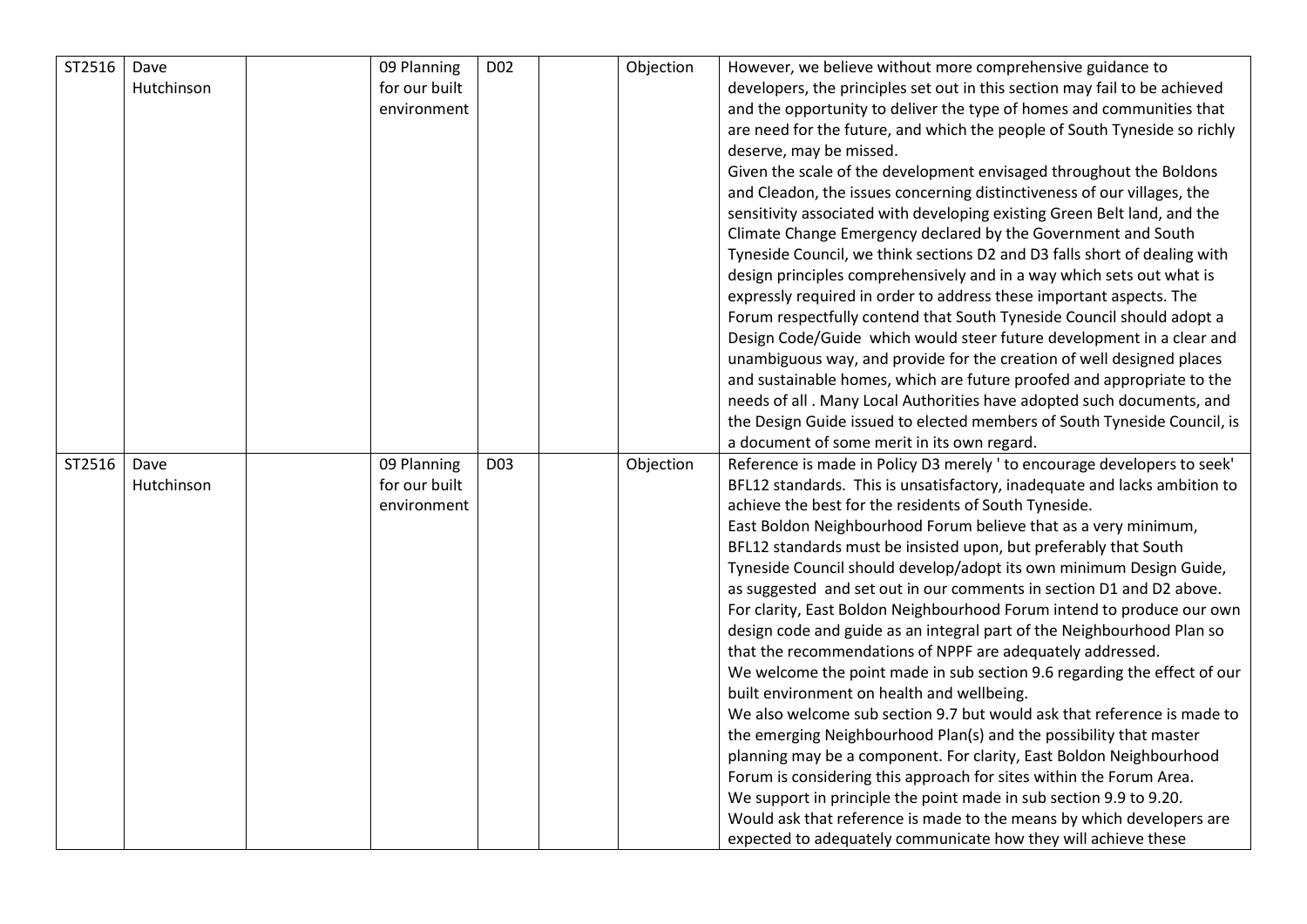|        |                    |                                             |                 |           | objectives.<br>With regard to sub sections 9.22 to 9.24, we believe the changing<br>demographics and needs of an aging population should be dealt with<br>more robustly and the Local Plan should set out explicit requirements<br>regarding this aspect. A Design Guide would do much to communicate<br>what is needed.<br>We also welcome the emphasis on the Public Realm and the need for<br>sensitively designed Landscape, points 9.26 to 9.32. East Boldon Forum<br>supports the general principle set out in this section. The Forum believes<br>that new development should retain existing landscape features including<br>trees, plants, streams and water courses, and these should be enhanced<br>where possible to create 'green corridors' linking the development to the<br>adjoining countryside. We believe the landscape and open space<br>proposals within any development must be carefully designed to create<br>such a series of interconnected spaces which, where possible, allow<br>pedestrians, including those with mobility impairments and parents with<br>children in prams or buggies, and cyclists the facility to move around<br>within a safe and attractive environment. The Neighbourhood Plan for<br>East Boldon will seek to establish a number of green spaces to that end.<br>We also believe that creating streets that are wide enough to support<br>meaningful landscaping through the inclusion of grassed and tree lined<br>verges is an important feature and would ask that this section<br>(LANDSCAPE), is expanded to include these aspects. The role gardens can<br>play in helping to mitigate the loss of habitat and helping to promote<br>wildlife is an important also an important consideration. We request that<br>requirements reflecting best practice should also be referred to and set in<br>this section. |
|--------|--------------------|---------------------------------------------|-----------------|-----------|----------------------------------------------------------------------------------------------------------------------------------------------------------------------------------------------------------------------------------------------------------------------------------------------------------------------------------------------------------------------------------------------------------------------------------------------------------------------------------------------------------------------------------------------------------------------------------------------------------------------------------------------------------------------------------------------------------------------------------------------------------------------------------------------------------------------------------------------------------------------------------------------------------------------------------------------------------------------------------------------------------------------------------------------------------------------------------------------------------------------------------------------------------------------------------------------------------------------------------------------------------------------------------------------------------------------------------------------------------------------------------------------------------------------------------------------------------------------------------------------------------------------------------------------------------------------------------------------------------------------------------------------------------------------------------------------------------------------------------------------------------------------------------------------------------------------------------------------------------------------------|
| ST2516 | Dave<br>Hutchinson | 09 Planning<br>for our built<br>environment | D <sub>04</sub> | Objection | Support in principle but with reservations<br>East Boldon Neighbourhood Forum support in principle the criteria set<br>out in the policy but would point out that section D4 should be inserted<br>elsewhere in the text. Its present position confuses the information set<br>out in the sub sections which naturally flows from policies D2 and D3. The<br>policy D4 should be adjacent to subsection 9.21 and moved elsewhere<br>for clarity.                                                                                                                                                                                                                                                                                                                                                                                                                                                                                                                                                                                                                                                                                                                                                                                                                                                                                                                                                                                                                                                                                                                                                                                                                                                                                                                                                                                                                           |
| ST2516 | Dave<br>Hutchinson | 09 Planning<br>for our built<br>environment | <b>D05</b>      | Support   | As most of the shops in East Boldon are Victorian or Edwardian and lie<br>within the Conservation Area, East Boldon Neighbourhood Forum is<br>supportive of the policies. It is particularly important in an historic village<br>setting that the shops should retain active frontages, both day and night.                                                                                                                                                                                                                                                                                                                                                                                                                                                                                                                                                                                                                                                                                                                                                                                                                                                                                                                                                                                                                                                                                                                                                                                                                                                                                                                                                                                                                                                                                                                                                                |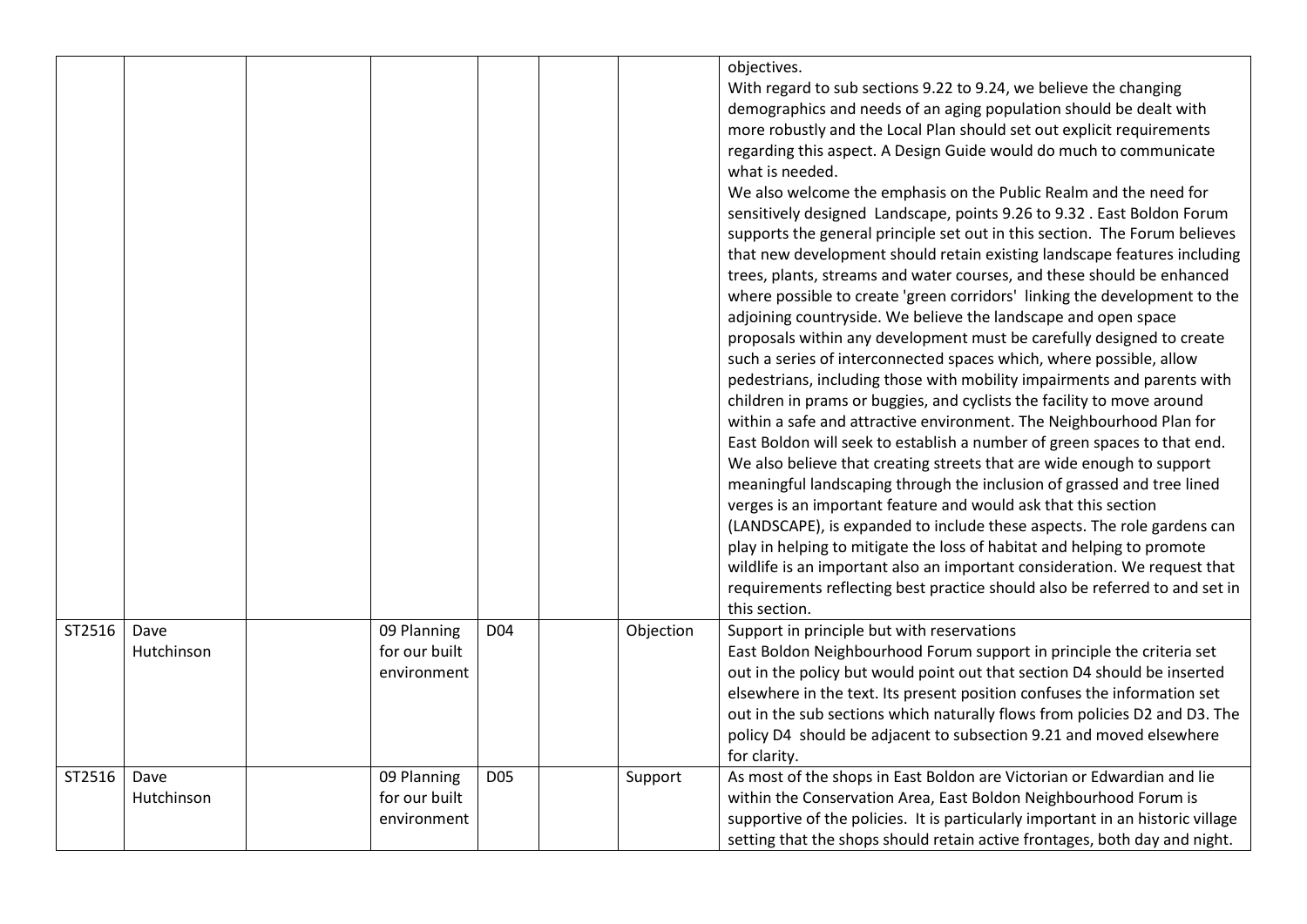| ST2516 | Dave<br>Hutchinson |            | 09 Planning<br>for our built<br>environment | D <sub>06</sub> | Objection | East Boldon Neighbourhood Forum supports the policy, especially in<br>relation to any advertising proposals within the Conservation Area.<br>However, specific reference should have been made to address smaller<br>scale, local advertising ie A-boards, bill boards, DIY signs, & general street<br>clutter etc.                                                                                                                                                                                                                                                                                                                                                                                                                                                                                                                                                                                                                                                                                                                                                                                                                                                                                                                                                                                                                                                                                                                                                                                                                                                                                                                                                                                                                                                                                                                                                                                                                                                                                                                                                                                                                                                                                                                                                                                                                                 |
|--------|--------------------|------------|---------------------------------------------|-----------------|-----------|-----------------------------------------------------------------------------------------------------------------------------------------------------------------------------------------------------------------------------------------------------------------------------------------------------------------------------------------------------------------------------------------------------------------------------------------------------------------------------------------------------------------------------------------------------------------------------------------------------------------------------------------------------------------------------------------------------------------------------------------------------------------------------------------------------------------------------------------------------------------------------------------------------------------------------------------------------------------------------------------------------------------------------------------------------------------------------------------------------------------------------------------------------------------------------------------------------------------------------------------------------------------------------------------------------------------------------------------------------------------------------------------------------------------------------------------------------------------------------------------------------------------------------------------------------------------------------------------------------------------------------------------------------------------------------------------------------------------------------------------------------------------------------------------------------------------------------------------------------------------------------------------------------------------------------------------------------------------------------------------------------------------------------------------------------------------------------------------------------------------------------------------------------------------------------------------------------------------------------------------------------------------------------------------------------------------------------------------------------|
| ST2527 | <b>Story Homes</b> | Lichfields | 09 Planning<br>for our built<br>environment | D <sub>02</sub> | Objection | Our client is concerned about the reference to BREAAM or its successor<br>under draft Policy D2(a). There is no national requirement that new<br>developments are required to be BREAAM rated. Further, our client does<br>not consider it is reasonable that the Local Plan could then be relying on a<br>future successor to BREAAM that is not yet fully realised or implemented.<br>There may be future viability and deliverability implications which cannot<br>be taken into account in the Local Plan viability assessment work. It does<br>not constitute a robust approach to the application of Design Principles.<br>In addition to the concerns raised about BREAAM, our client is also<br>concerned about part (h) of Policy D2 which relates to the need for<br>homes to be inclusive and accessible for all in accordance with the<br>principles of Lifetime Neighbourhoods. Additionally, Policy D3 encourages<br>developers to seek the Built for Life quality mark and Policy H11 requires<br>new developments to achieve various Technical Design Standards. Our<br>client has serious concerns about the feasibility, build cost, affordability<br>and viability of delivering these measures and they are not convinced that<br>the implications have been considered by the Council in detail.<br>Furthermore, no evidence has been provided by the Council of a need for<br>accessible and adaptable dwellings, which is contrary to the NPPF<br>(footnote 46). To ensure a sound Plan, that is based on appropriate<br>evidence and consistent with the NPPF, it is requested that part (h) of<br>Policy D2 is deleted and that the following changes are made to Policy<br>$D2(a)$ :<br>"We will support proposals where the applicant can demonstrate that<br>proposals:<br>a) Are sustainable in design and construction, incorporating best practice<br>in resource management and climate change mitigation and adaptation,<br>where appropriate. and have particular regard to BREEAM or its<br>successor."<br>As advised in response to Policy S2, our client considers that a<br>requirement to retain all of the existing trees on a site could result in an<br>onerous and inflexible approach. It should be noted that there remain<br>occasions where it is preferable to replace existing hedgerows and trees |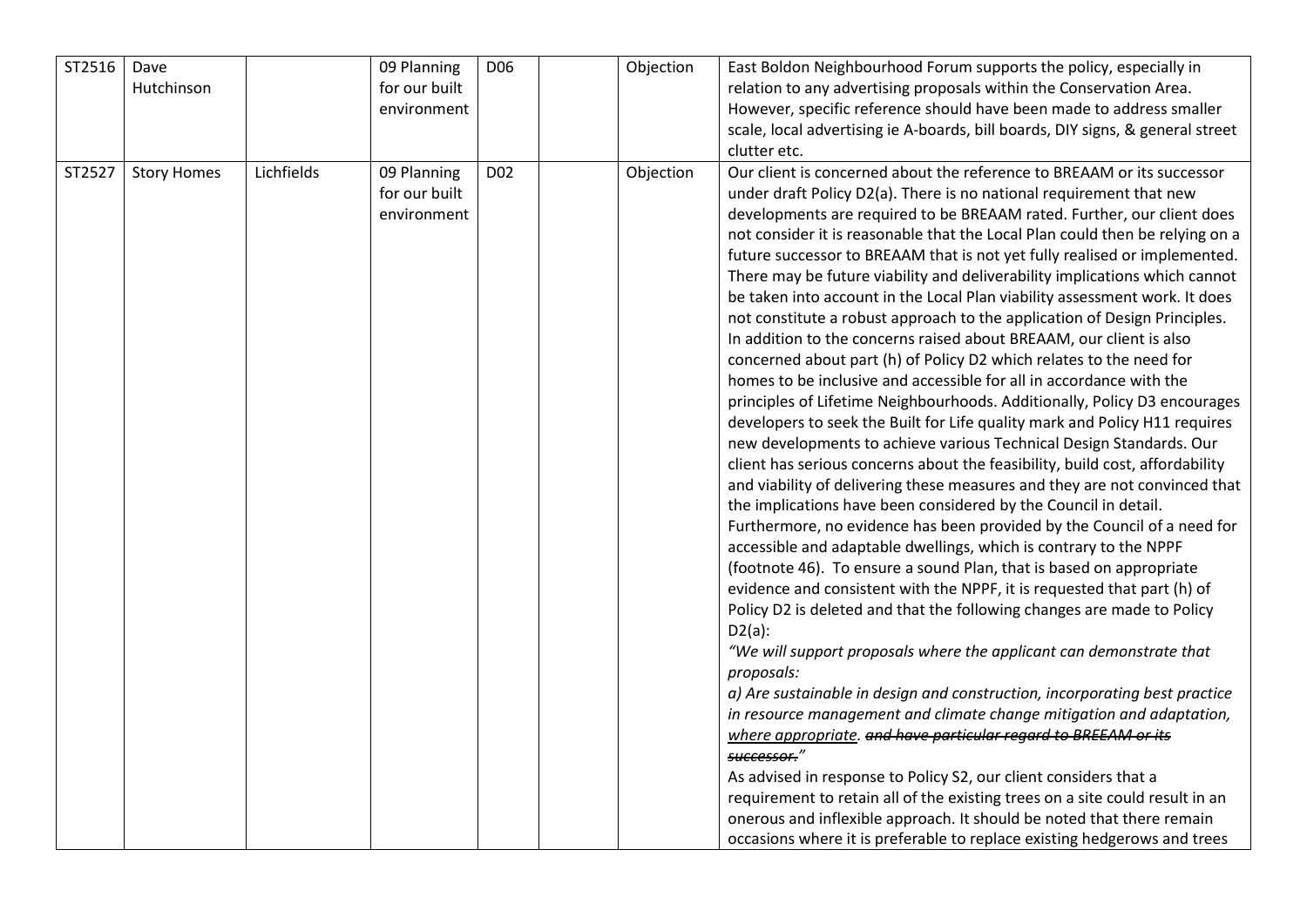|        |                    |            |                                             |                 |           | rather than protect them, particularly if they are of low value, dead, dying<br>or diseased.<br>Our client respectfully requests the following change to Policy D2(d):<br>"Where trees are present on a proposed development site, the<br>landscaping scheme should make provision for the retention of existing<br>trees, where possible and appropriate, recognising their existing habitat,<br>that are important by virtue of their significance within the local<br>landscape."                                                                                                                                                                                                                                                                                                                                                                                                                                                                                                                                                                                                                                                                                                                                                                                                                                                                                                                                                                                                                                                                                                                                                                                                                                                                                                                                                                                                                                                                                                                                                                                                                                             |
|--------|--------------------|------------|---------------------------------------------|-----------------|-----------|----------------------------------------------------------------------------------------------------------------------------------------------------------------------------------------------------------------------------------------------------------------------------------------------------------------------------------------------------------------------------------------------------------------------------------------------------------------------------------------------------------------------------------------------------------------------------------------------------------------------------------------------------------------------------------------------------------------------------------------------------------------------------------------------------------------------------------------------------------------------------------------------------------------------------------------------------------------------------------------------------------------------------------------------------------------------------------------------------------------------------------------------------------------------------------------------------------------------------------------------------------------------------------------------------------------------------------------------------------------------------------------------------------------------------------------------------------------------------------------------------------------------------------------------------------------------------------------------------------------------------------------------------------------------------------------------------------------------------------------------------------------------------------------------------------------------------------------------------------------------------------------------------------------------------------------------------------------------------------------------------------------------------------------------------------------------------------------------------------------------------------|
| ST2527 | <b>Story Homes</b> | Lichfields | 09 Planning<br>for our built<br>environment | D <sub>03</sub> | Objection | Our clients are concerned about the expectation of draft Policy D3 that<br>major applications should demonstrate their proposals achieve the place-<br>making essentials required to provide everything that should be expected<br>of a new community and also encourage developers to seek the 'Built for<br>Life' quality mark or its successor.<br>Whilst our client recognises the importance of providing place-making<br>essentials, concern is raised about whether they would be feasible and<br>viable in all instances, especially should future changes be made to the<br>document.<br>Guidance keeps changing and the Design Council's website recognises<br>that the 'Building for Life 12' could have a lifespan of 7 to 10 years. Its<br>third edition was published in January 2015 and hence it is already nearly<br>5 years old. The South Tyneside Local Development Scheme (May 2019)<br>anticipates that the Local Plan will be adopted in June / July 2021. As<br>such, by the time the Plan is adopted 'Building for Life 12' could be<br>approaching the end of its lifespan. Our client does not consider it is<br>reasonable that the Local Plan could then be relying on a future iteration<br>of this document which is not yet fully realised or implemented. There<br>may be future viability and deliverability implications which cannot be<br>taken into account in the Local Plan viability assessment work.<br>Policy DM3(d) also refers to designing dwellings for adaptation to meet<br>occupants' changing needs and lifestyles. As advised in response to<br>Policies DM2 and H11, the Council does not appear to have considered<br>the feasibility, build cost, affordability and viability of delivering such<br>measures, neither has a need be identified.<br>To ensure a sound Plan that has been positively prepared and is based on<br>appropriate evidence, in accordance with the NPPF (para. 35), our client<br>requests that Policy D3 is either deleted, given that design requirements<br>are covered by Policy D2, or that the following changes are made to Policy<br>D3: |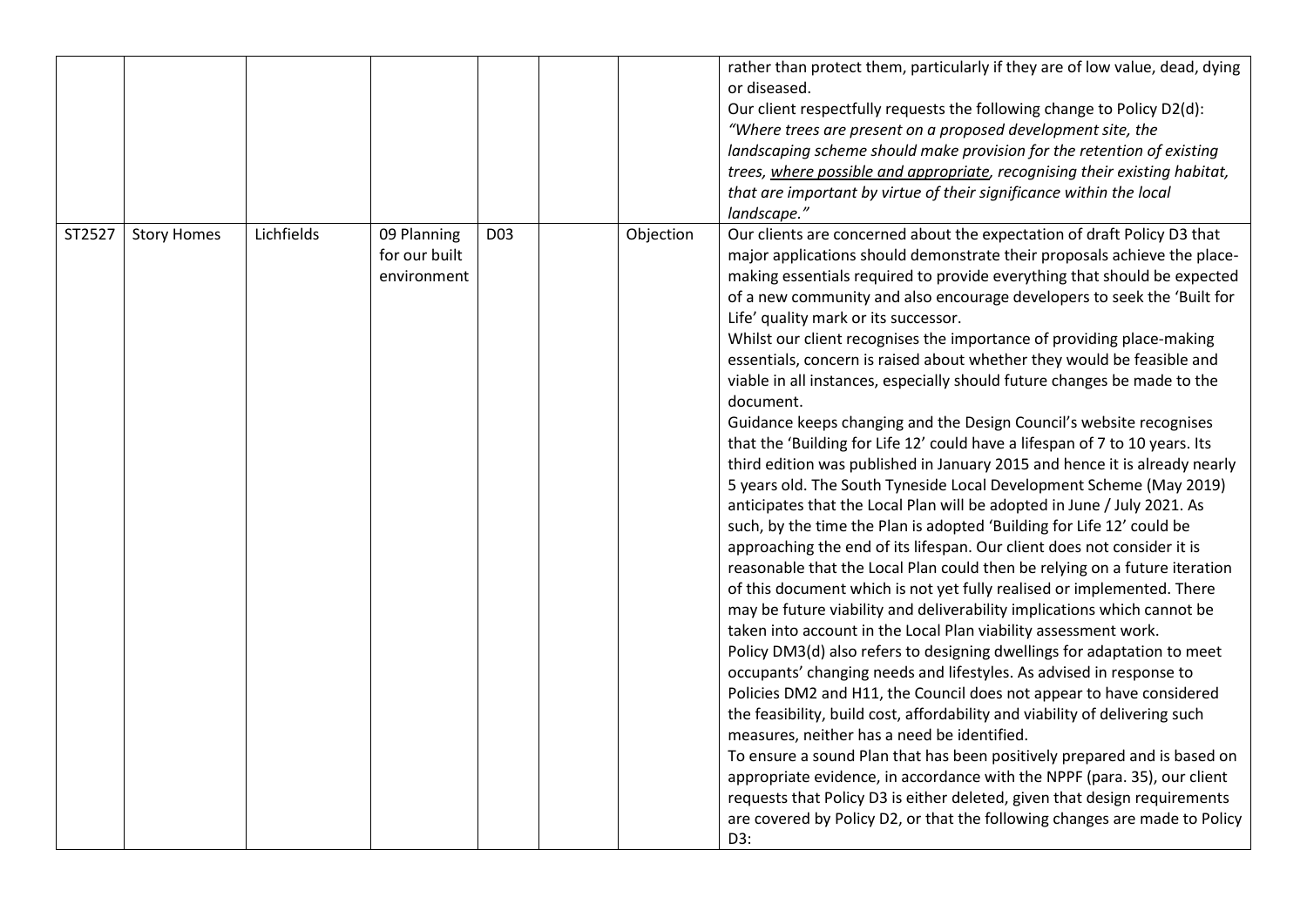|  |  |  | "With regard to new housing developments, and in line with the principles                                                   |
|--|--|--|-----------------------------------------------------------------------------------------------------------------------------|
|  |  |  | of the Design Council's Building for Life 12 or its successor, we believe that                                              |
|  |  |  | new housing should be attractive, functional and sustainable. Therefore,                                                    |
|  |  |  | in In addition to the broader design requirements of Policy D2, we will                                                     |
|  |  |  | therefore expect seek for major applications to demonstrate that their                                                      |
|  |  |  | proposals achieve the place-making essentials required to provide                                                           |
|  |  |  | everything that should be expected of a new community and also                                                              |
|  |  |  | encourage developers to seek the Built for Life quality mark or its                                                         |
|  |  |  | successor.                                                                                                                  |
|  |  |  |                                                                                                                             |
|  |  |  | Proposals for new homes should, where appropriate"<br>(d) Consider design for adaptation so that properties can accommodate |
|  |  |  |                                                                                                                             |
|  |  |  | occupants' changing needs and lifestyles.                                                                                   |
|  |  |  | Our client suggests that paragraphs 9.23 and 9.37 are deleted given their                                                   |
|  |  |  | reference to Lifetime Homes.                                                                                                |
|  |  |  | With regard to paragraph 9.7, our client is concerned by the reference to                                                   |
|  |  |  | unspecified sites which are considered "important in terms of its location                                                  |
|  |  |  | within a town or village, that it will warrant special attention with regards                                               |
|  |  |  | design." The Council has not identified the settlements or sites it                                                         |
|  |  |  | considers warrant the approach of a site-specific design brief. The                                                         |
|  |  |  | introduction of this requirement without some form of reference will                                                        |
|  |  |  | serve only to delay the delivery of the site. Our client objects to                                                         |
|  |  |  | paragraph 9.7 and requests that it is deleted in its entirety along with the                                                |
|  |  |  | first sentence of paragraph 9.8.                                                                                            |
|  |  |  | Paragraph 9.30 requires that proposals should be accompanied by plans                                                       |
|  |  |  | detailing all existing and proposed hard and soft landscaping. However, it                                                  |
|  |  |  | would not be possible to submit a detailed landscaping scheme with an                                                       |
|  |  |  | outline planning application in advance of any site layout being fixed,                                                     |
|  |  |  | hence why landscaping is dealt with through a reserved matters                                                              |
|  |  |  | application. Our client therefore suggests the following change to this                                                     |
|  |  |  | paragraph:                                                                                                                  |
|  |  |  | "We consider landscape as an integral part of all development and                                                           |
|  |  |  | proposals should be accompanied by plans detailing all existing and                                                         |
|  |  |  | proposed hard and soft landscaping affected by or to be incorporated into                                                   |
|  |  |  | the scheme a landscape strategy providing the hard and soft landscaping                                                     |
|  |  |  | principles. The detailed landscaping scheme will then be agreed with the                                                    |
|  |  |  | council through a condition or a reserved matters application."                                                             |
|  |  |  | Paragraph 9.35 bullet point 3 states that the Council will seek to ensure                                                   |
|  |  |  |                                                                                                                             |
|  |  |  | that both new build and change of use:                                                                                      |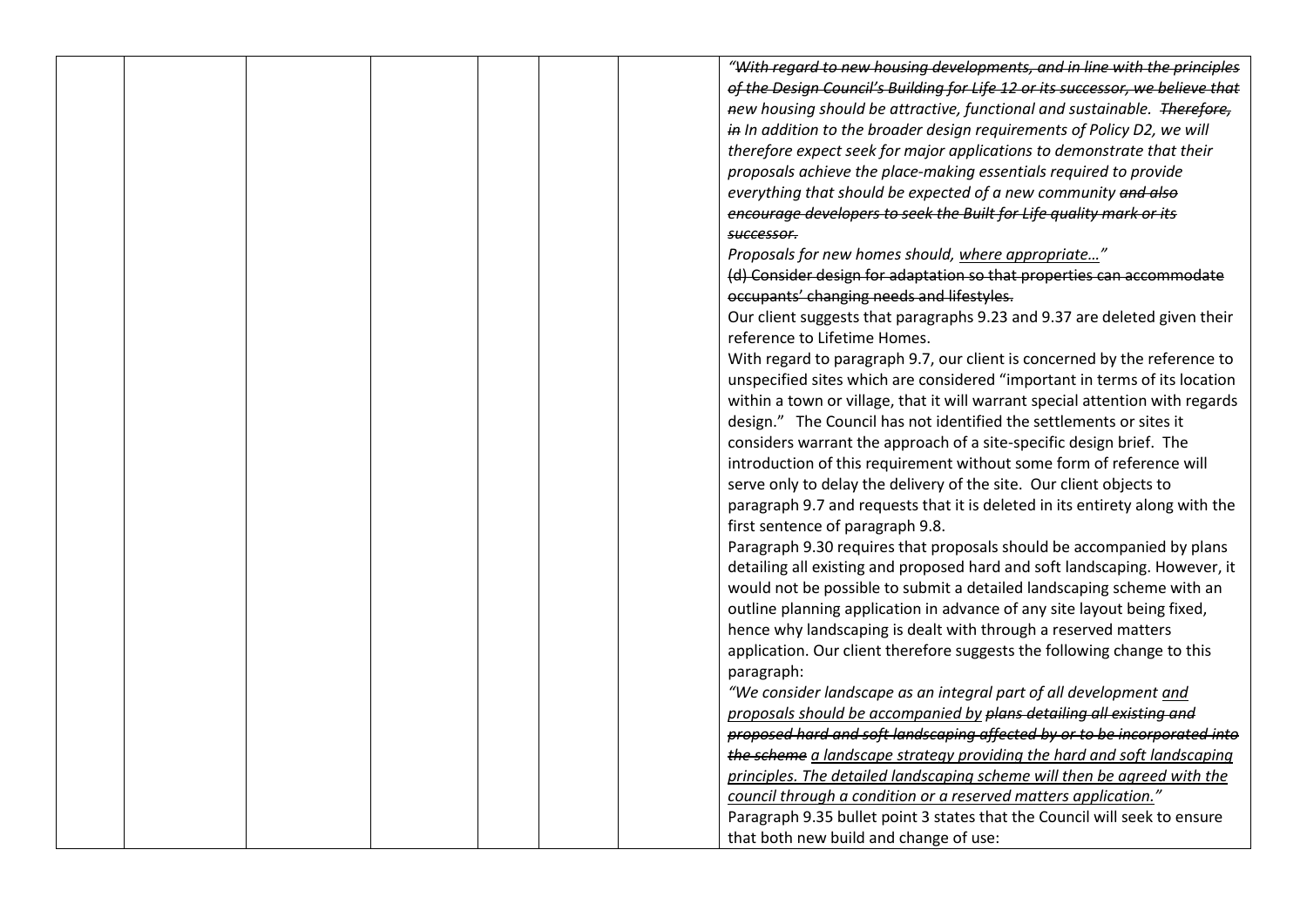|        |               |                                             |                 |           | "Is dual aspect except in exceptional circumstances"<br>The inclusion of this point is overly prescriptive and the use of<br>"exceptional circumstances" is wholly inappropriate in these<br>circumstances. This approach is inconsistent with good design practices<br>and the Council's aspiration to make the "most efficient use of land"<br>(Policy H5). As such, the following amendments are sought to the<br>wording of the supporting text:<br>"where appropriate Is is dual aspect except in exceptional<br>circumstances".                                                                                                                                                                                                                                                                                                                                                                                                                                                                                                                                                                                                                                                                                                                                                                                                                                                                                                                                                                                                           |
|--------|---------------|---------------------------------------------|-----------------|-----------|-------------------------------------------------------------------------------------------------------------------------------------------------------------------------------------------------------------------------------------------------------------------------------------------------------------------------------------------------------------------------------------------------------------------------------------------------------------------------------------------------------------------------------------------------------------------------------------------------------------------------------------------------------------------------------------------------------------------------------------------------------------------------------------------------------------------------------------------------------------------------------------------------------------------------------------------------------------------------------------------------------------------------------------------------------------------------------------------------------------------------------------------------------------------------------------------------------------------------------------------------------------------------------------------------------------------------------------------------------------------------------------------------------------------------------------------------------------------------------------------------------------------------------------------------|
| ST2531 | David Herbert | 09 Planning<br>for our built<br>environment | D <sub>02</sub> | Objection | The Local Plan in Policy D2: General Design Principles (Strategic Policy)<br>states;<br>I will support proposals where the applicant can demonstrate that<br>proposals:<br>a) Are sustainable in design and construction, incorporating best practice<br>in resource management and climate change mitigation and adaptation,<br>and have particular regard to BREEAM or its successor;<br>This policy is insufficiently detailed enough to ensure any improvement<br>over a continuation of the present building standards in construction and<br>will not secure the radical reduction in carbon emissions demanded by<br>national legislation and planning policy. This is confirmed by paragraph<br>9.11 of the plan which confirms that new development will be built to<br><b>Building Regulations Part L standards</b><br>The RTPI / TCPA Climate Change Guide and in The GBC Policy Playbook,<br>the Planning and Energy Act 2008 allows local planning authorities to set<br>energy efficiency standards in their development plan policies that<br>exceed the energy efficiency requirements of the building regulations.<br>The highest standards of energy efficiency allowed should be mandatory<br>for new developments.<br>The Planning and Energy Act 2008 also gives power for Local Planning<br>Authorities to set binding policies, requiring developments to generate a<br>specific percentage of their energy needs from on-site renewable energy.<br>Solar Panels should be installed on all suitable roofs as a minimum. |
| ST2531 | David Herbert | 09 Planning<br>for our built<br>environment | D <sub>02</sub> | Objection | The Local Plan in Policy D2: General Design Principles (Strategic Policy)<br>states;<br>I will support proposals where the applicant can demonstrate that<br>proposals:<br>a) Are sustainable in design and construction, incorporating best practice<br>in resource management and climate change mitigation and adaptation,                                                                                                                                                                                                                                                                                                                                                                                                                                                                                                                                                                                                                                                                                                                                                                                                                                                                                                                                                                                                                                                                                                                                                                                                                   |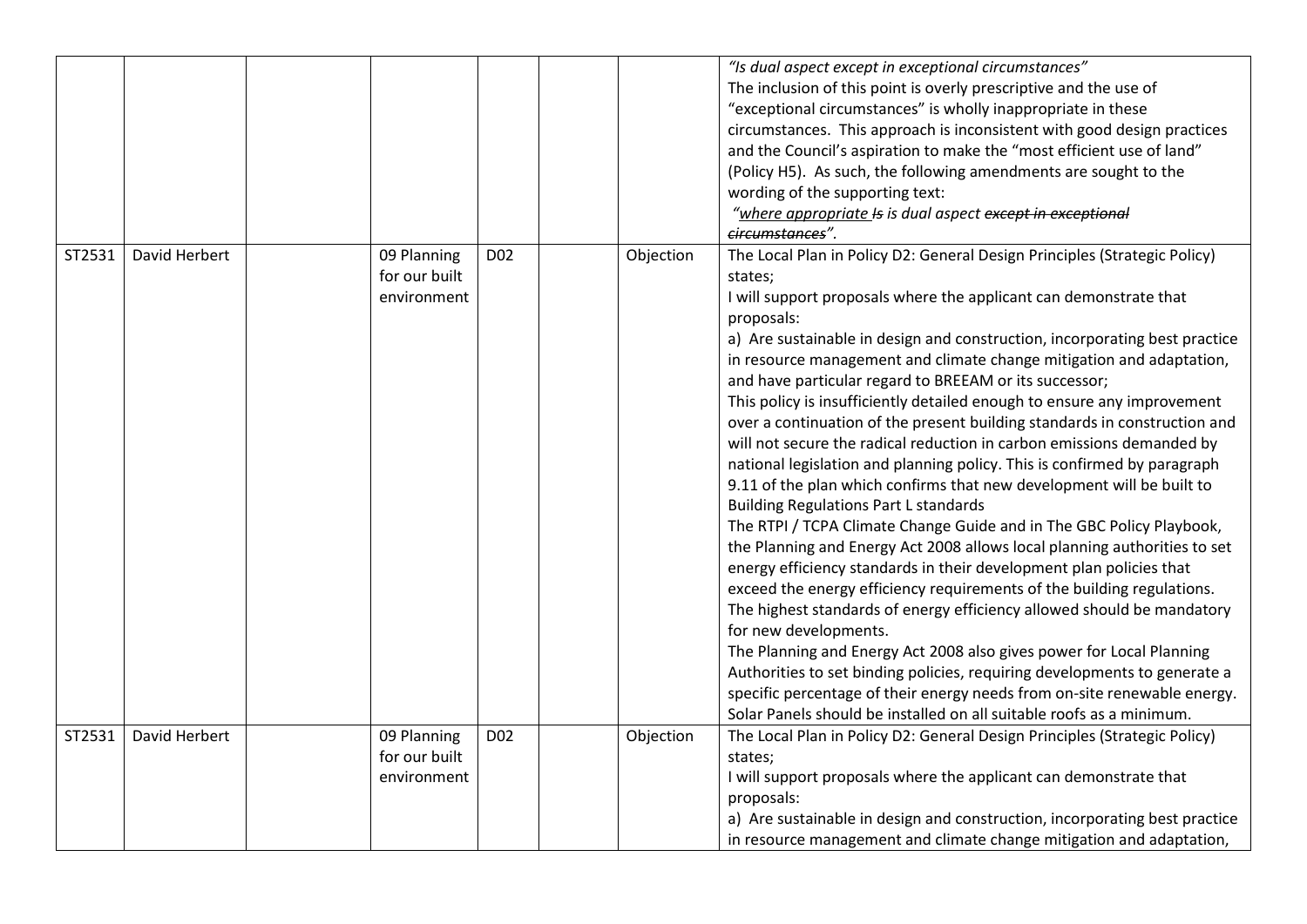|        |              |              |                                             |                 |           | and have particular regard to BREEAM or its successor;<br>This policy is insufficiently detailed enough to ensure any improvement<br>over a continuation of the present building standards in construction and<br>will not secure the radical reduction in carbon emissions demanded by<br>national legislation and planning policy. This is confirmed by paragraph<br>9.11 of the plan which confirms that new development will be built to<br><b>Building Regulations Part L standards</b><br>The RTPI / TCPA Climate Change Guide and in The GBC Policy Playbook,<br>the Planning and Energy Act 2008 allows local planning authorities to set<br>energy efficiency standards in their development plan policies that<br>exceed the energy efficiency requirements of the building regulations.<br>The highest standards of energy efficiency allowed should be mandatory<br>for new developments.<br>The Planning and Energy Act 2008 also gives power for Local Planning<br>Authorities to set binding policies, requiring developments to generate a<br>specific percentage of their energy needs from on-site renewable energy.<br>Solar Panels should be installed on all suitable roofs as a minimum. |
|--------|--------------|--------------|---------------------------------------------|-----------------|-----------|----------------------------------------------------------------------------------------------------------------------------------------------------------------------------------------------------------------------------------------------------------------------------------------------------------------------------------------------------------------------------------------------------------------------------------------------------------------------------------------------------------------------------------------------------------------------------------------------------------------------------------------------------------------------------------------------------------------------------------------------------------------------------------------------------------------------------------------------------------------------------------------------------------------------------------------------------------------------------------------------------------------------------------------------------------------------------------------------------------------------------------------------------------------------------------------------------------------|
| ST2460 | Sonia Ali    |              | 09 Planning<br>for our built<br>environment | D <sub>02</sub> | Objection | The General Design Principles -POLICY D2 states:<br>Where the loss of mature trees is outweighed by the benefits of a<br>development, those trees lost shall be replaced with new semi-mature<br>trees of a commensurate species, scale and form<br>The 'development' being a priority over trees is not acceptable. I<br>therefore object to Policy D2                                                                                                                                                                                                                                                                                                                                                                                                                                                                                                                                                                                                                                                                                                                                                                                                                                                        |
| ST2505 | Martyn Earle | Chris Martin | 09 Planning<br>for our built<br>environment | D02             | Objection | 20.1 Policy D2 - General Design Principles (Strategic Policy)<br>20.1.1 Our Client supports the overall flexibility of this policy and is<br>committed to providing well-designed developments which integrate<br>with and complement the character of their area. We note however that<br>Part D requires the retention of existing trees on development sites.<br>Whilst ideally trees should be retained if possible, in order to provide<br>development on some sites in a high quality and coherent manner, tree<br>loss may be required. To ensure that the policy is sound by being<br>effective, this should make clear that existing trees should be retained<br>where possible although it should contain flexibility to address instances<br>where tree loss is unavoidable.<br>20.1.2 We also note that Part F mentions a requirement for public art. We<br>would strongly query why such provision would be necessary to ensure<br>development is acceptable. We therefore believe such a requirement is                                                                                                                                                                                          |